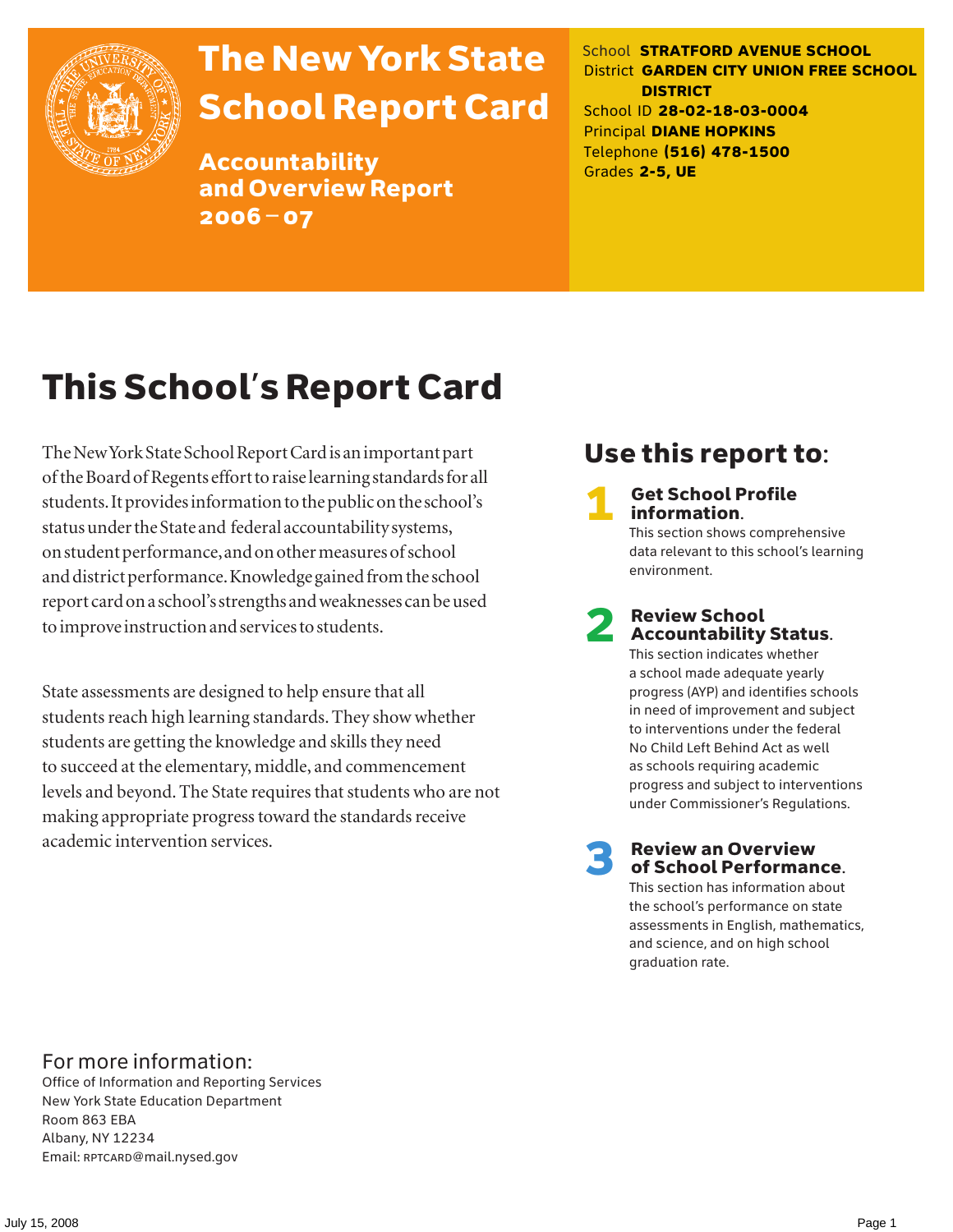### School Profile

This section shows comprehensive data relevant to this school's learning environment, including information about enrollment, average class size, and teacher qualifications.

### Enrollment

|                            | $2004 - 05$ | $2005 - 06$ | 2006-07 |
|----------------------------|-------------|-------------|---------|
| Pre-K                      | 0           | 0           | 0       |
| Kindergarten               | 0           | 0           | 0       |
| Grade 1                    | 0           | 0           | 0       |
| Grade 2                    | 184         | 173         | 169     |
| Grade 3                    | 189         | 188         | 179     |
| Grade 4                    | 186         | 198         | 193     |
| Grade 5                    | 187         | 187         | 200     |
| Grade 6                    | 0           | 0           | 0       |
| <b>Ungraded Elementary</b> | 0           | 0           | 0       |
| Grade 7                    | 0           | 0           | 0       |
| Grade 8                    | 0           | 0           | 0       |
| Grade 9                    | 0           | 0           | 0       |
| Grade 10                   | 0           | 0           | 0       |
| Grade 11                   | 0           | 0           | 0       |
| Grade 12                   | 0           | 0           | 0       |
| <b>Ungraded Secondary</b>  | 0           | 0           | 0       |
| Total K-12                 | 746         | 746         | 741     |

### Enrollment Information

*Enrollment* counts are as of Basic Educational Data System (BEDS) day, which is typically the first Wednesday of October of the school year. Students who attend BOCES programs on a part-time basis are included in a school's enrollment. Students who attend BOCES on a full-time basis or who are placed full time by the district in an out-of-district placement are not included in a school's enrollment. Students classified by schools as "pre-first" are included in first grade counts.

### Average Class Size

|                       | $2004 - 05$ | $2005 - 06$ | $2006 - 07$ |
|-----------------------|-------------|-------------|-------------|
| <b>Common Branch</b>  | 23          | 23          | 23          |
| Grade 8               |             |             |             |
| English               |             |             |             |
| <b>Mathematics</b>    |             |             |             |
| Science               |             |             |             |
| <b>Social Studies</b> |             |             |             |
| Grade 10              |             |             |             |
| English               |             |             |             |
| <b>Mathematics</b>    |             |             |             |
| Science               |             |             |             |
| <b>Social Studies</b> |             |             |             |

### Average Class Size Information

*Average Class Size* is the total registration in specified classes divided by the number of those classes with registration. *Common Branch* refers to self-contained classes in Grades 1–6.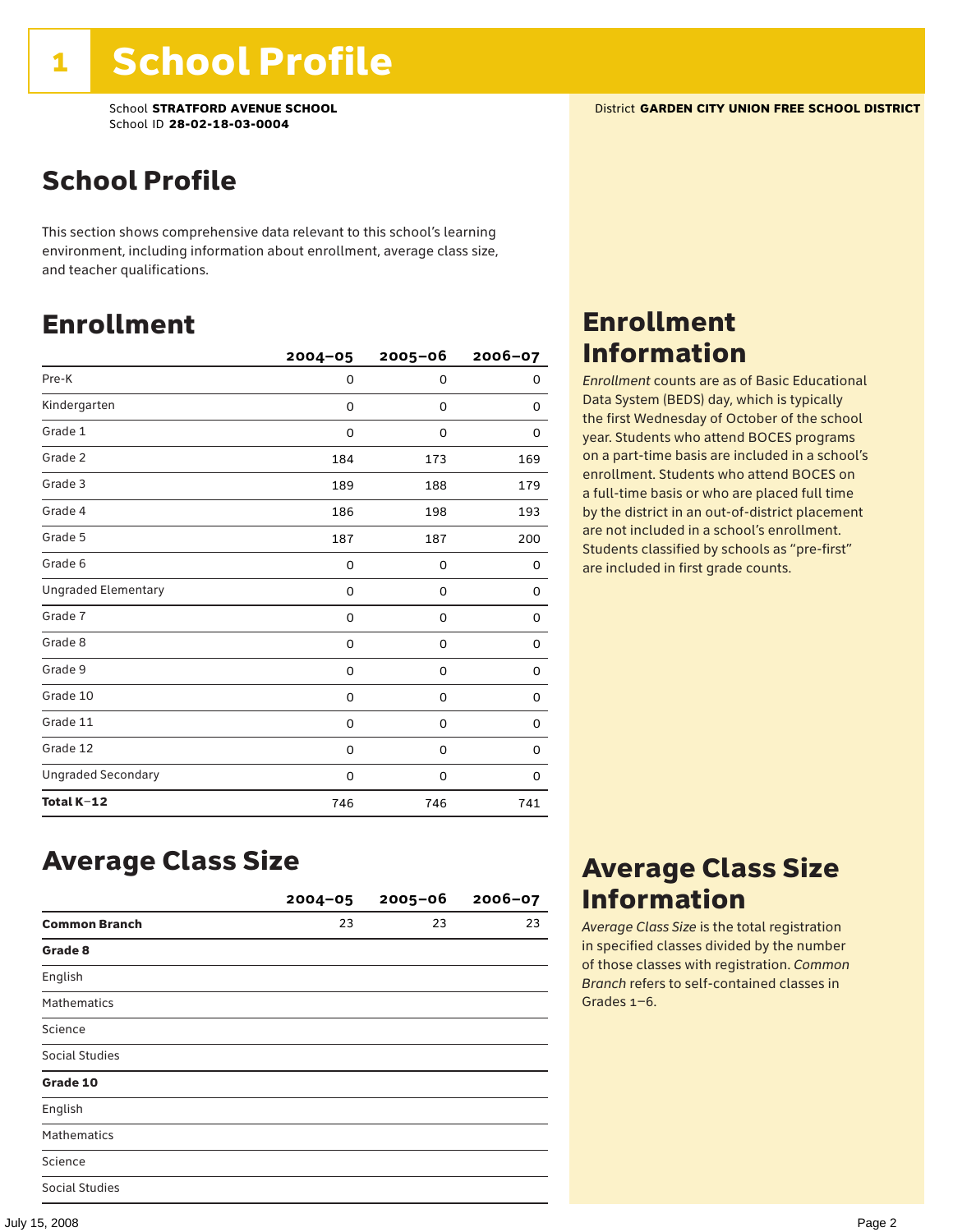### Demographic Factors

|                                                    | $2004 - 05$  |     | 2005–06      |     | 2006-07 |     |
|----------------------------------------------------|--------------|-----|--------------|-----|---------|-----|
|                                                    | #            | %   | #            | %   | #       | %   |
| Eligible for Free Lunch                            | 0            | 0%  | 0            | 0%  | 0       | 0%  |
| Reduced-Price Lunch                                | 0            | 0%  | 0            | 0%  | 0       | 0%  |
| Student Stability*                                 |              | 97% |              | 99% |         | 98% |
| Limited English Proficient                         | 3            | 0%  | 3            | 0%  | 1       | 0%  |
| <b>Racial/Ethnic Origin</b>                        |              |     |              |     |         |     |
| American Indian or Alaska Native                   | 1            | 0%  | 2            | 0%  | 0       | 0%  |
| <b>Black or African American</b>                   | $\mathbf{1}$ | 0%  | $\mathbf{1}$ | 0%  | 2       | 0%  |
| Hispanic or Latino                                 | 9            | 1%  | 12           | 2%  | 10      | 1%  |
| Asian or Native<br>Hawaiian/Other Pacific Islander | 13           | 2%  | 11           | 1%  | 14      | 2%  |
| White                                              | 722          | 97% | 720          | 97% | 715     | 96% |
| Multiracial**                                      | N/A          | N/A | N/A          | N/A | 0       | 0%  |

\* Not available at the district level.

\*\* Multiracial enrollment data were not collected statewide in the 2004-05 and 2005-06 school years.

### Attendance and Suspensions

|                            |   | $2003 - 04$ |   | $2004 - 05$ | $2005 - 06$ |               |
|----------------------------|---|-------------|---|-------------|-------------|---------------|
|                            | # | %           | # | %           | #           | $\frac{0}{0}$ |
| Annual Attendance Rate     |   | 97%         |   | 97%         |             | 98%           |
| <b>Student Suspensions</b> |   | በ%          |   | በ%          |             | 0%            |

### Demographic Factors Information

*Eligible for Free Lunch* and *Reduced*-*Price Lunch* percentages are determined by dividing the number of approved lunch applicants by the Basic Educational Data System (BEDS) enrollment in full-day Kindergarten through Grade 12. *Eligible for Free Lunch* and *Limited English Proficient* counts are used to determine *Similar Schools* groupings within a *Need*/*Resource Capacity* category. *Student Stability* is the percentage of students in the highest grade in a school who were also enrolled in that school at any time during the previous school year. (For example, if School A, which serves Grades 6–8, has 100 students enrolled in Grade 8 this year, and 92 of those 100 students were also enrolled in School A last year, the stability rate for the school is 92 percent.)

### Attendance and Suspensions Information

*Annual Attendance Rate* is determined by dividing the school's total actual attendance by the total possible attendance for a school year. A school's actual attendance is the sum of the number of students in attendance on each day the school was open during the school year. Possible attendance is the sum of the number of enrolled students who should have been in attendance on each day the school was open during the school year. *Student Suspension* rate is determined by dividing the number of students who were suspended from school (not including in-school suspensions) for one full day or longer anytime during the school year by the Basic Educational Data System (BEDS) day enrollments for that school year. A student is counted only once, regardless of whether the student was suspended one or more times during the school year.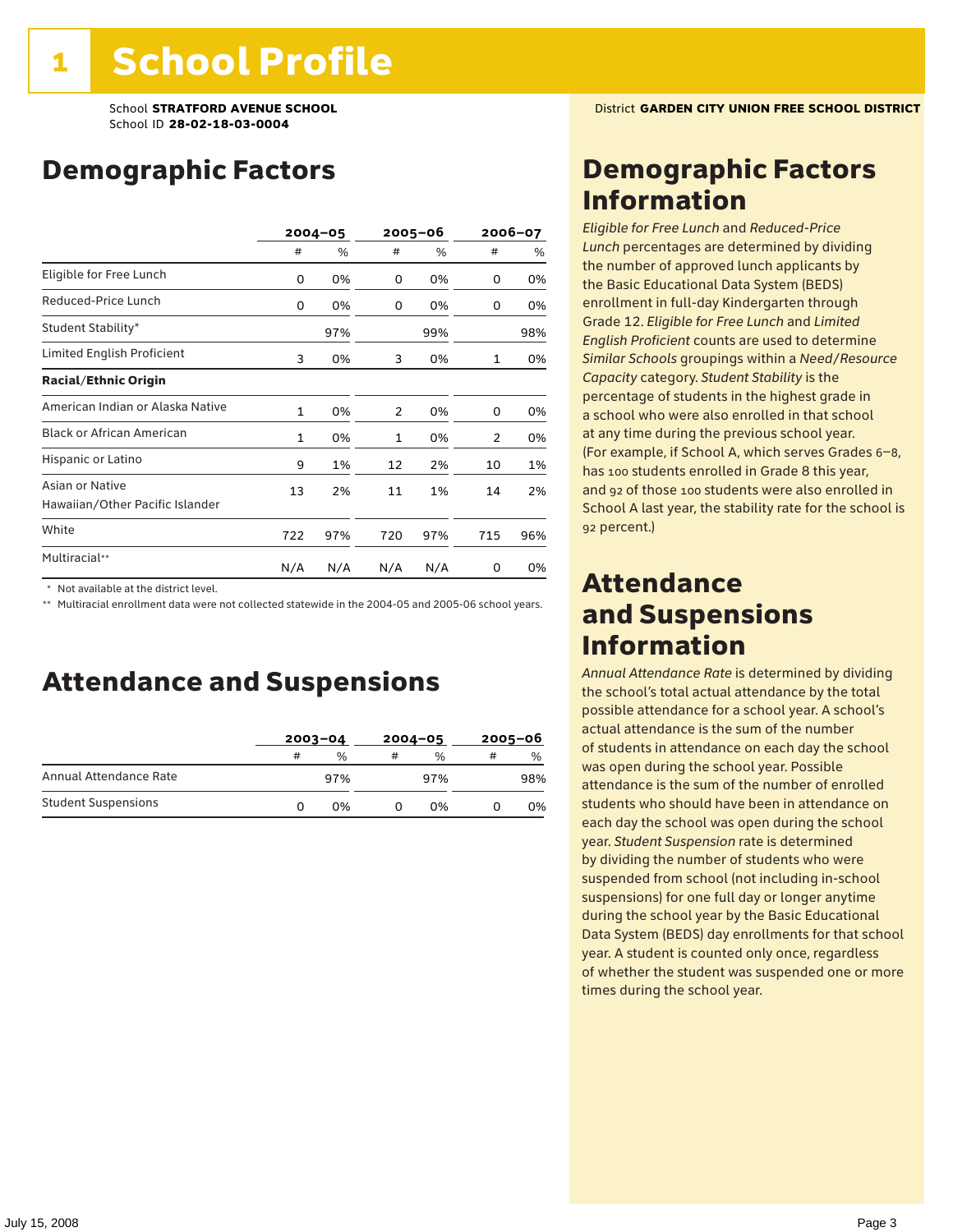### Teacher Qualifications

|                                                                 | $2004 - 05$ | 2005-06 | 2006-07 |
|-----------------------------------------------------------------|-------------|---------|---------|
| <b>Total Number of Teachers</b>                                 | 48          | 47      | 48      |
| Percent with No Valid<br><b>Teaching Certificate</b>            | 0%          | 0%      | በ%      |
| Percent Teaching Out<br>of Certification                        | 0%          | 0%      | 0%      |
| Percent with Fewer Than<br>Three Years of Experience            | 15%         | 21%     | 8%      |
| Percentage with Master's Degree<br>Plus 30 Hours or Doctorate   | 31%         | 26%     | 25%     |
| Total Number of Core Classes <sup>*</sup>                       | N/A         | 188     | 59      |
| Percent Not Taught by<br><b>Highly Qualified Teachers</b>       | N/A         | 0%      | 0%      |
| <b>Total Number of Classes</b>                                  | 85          | 84      | 84      |
| Percent Taught by Teachers Without<br>Appropriate Certification | 0%          | 0%      | 0%      |

\* Data for 2004–05 were not weighted, so are not shown.

### Teacher Turnover Rate

|                                                                       | $2003 - 04$ | $2004 - 05$ | 2005-06 |
|-----------------------------------------------------------------------|-------------|-------------|---------|
| Turnover Rate of Teachers with Fewer<br>than Five Years of Experience | 27%         | 18%         | 0%      |
| Turnover Rate of All Teachers                                         | 24%         | 25%         | 11%     |

### Staff Counts

|                                       | $2004 - 05$ | $2005 - 06$ | $2006 - 07$ |
|---------------------------------------|-------------|-------------|-------------|
| <b>Total Other Professional Staff</b> |             |             |             |
| Total Paraprofessionals*              | N/A         | N/A         | N/A         |
| <b>Assistant Principals</b>           |             |             |             |
| Principals                            |             |             |             |

\* Not available at the school level.

### Teacher Qualifications Information

The *Percent Teaching Out of Certification* is the percent doing so more than on an incidental basis; that is, the percent teaching for more than five periods per week outside certification.

*Core Classes* are primarily K-6 common branch, English, mathematics, science, social studies, art, music, and foreign languages. The number of K-6 common branch core classes is multiplied by five so that these core class counts are weighted the same as counts for middle- and secondary-level teachers who report five classes per day. To be *Highly Qualified*, a teacher must have at least a Bachelor's degree, be certified to teach in the subject area, and show subject matter competency.

### Teacher Turnover Rate Information

*Teacher Turnover Rate* for a specified school year is the number of teachers in that school year that were not teaching in the following school year divided by the number of teachers in the specified school year, expressed as a percentage.

### Staff Counts Information

*Other Professionals* includes administrators, guidance counselors, school nurses, psychologists, and other professionals who devote more than half of their time to non-teaching duties. Teachers who are shared between buildings within a district are reported on the district report only.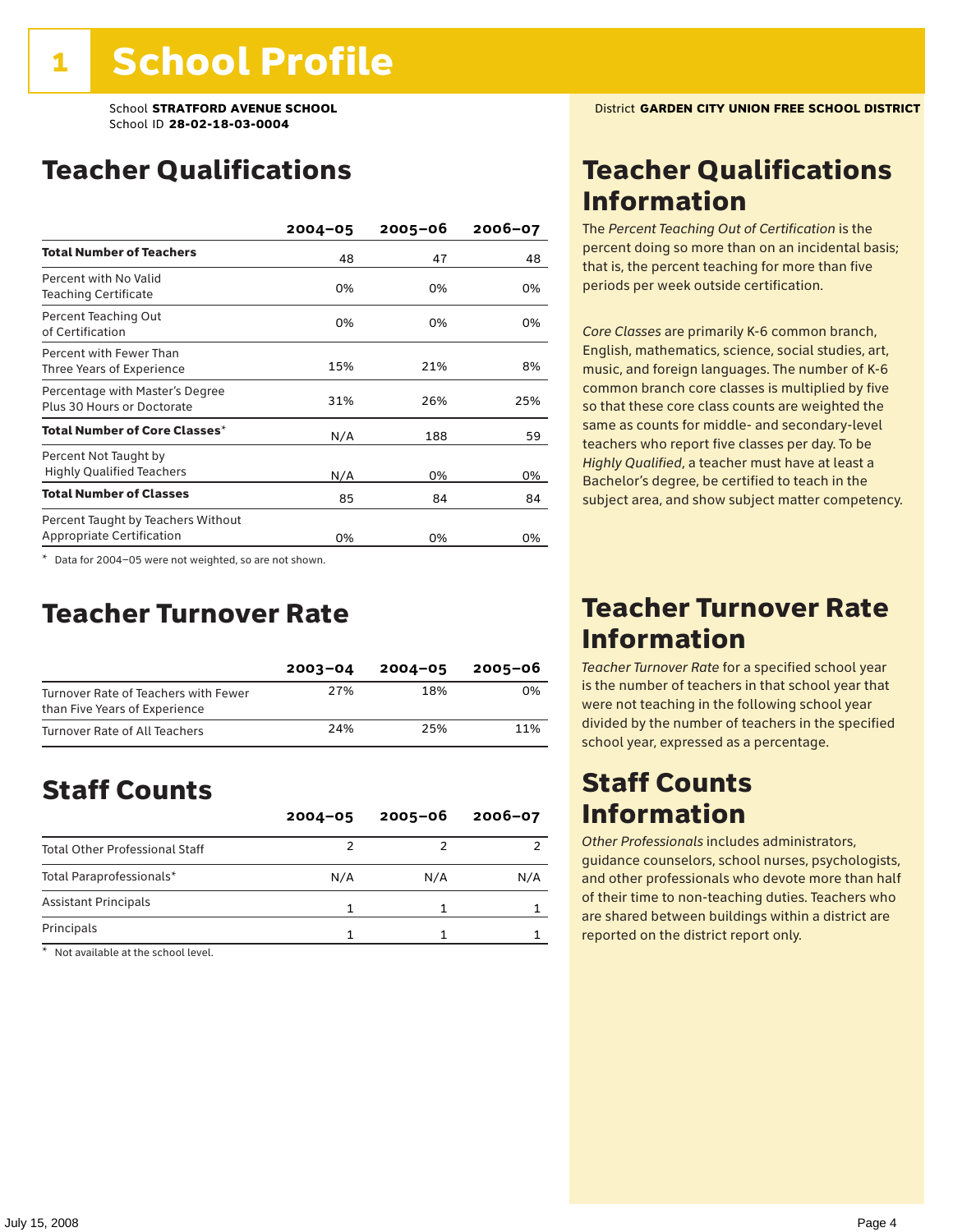### Understanding How Accountability Works in New York State

The federal No Child Left Behind (NCLB) Act requires that states develop and report on measures of student proficiency in 1) English language arts (ELA), in 2) mathematics, and on 3) a third indicator. In New York State in 2006–07, the third indicator is science at the elementary/middle level and graduation rate at the secondary level. Schools or districts that meet predefined goals on these measures are making Adequate Yearly Progress (AYP).



For more information about accountability in New York State, visit: www.emsc.nysed.gov/irts/accountability/home.shtml

#### 1 English Language Arts (ELA)

To make AYP in ELA, every accountability group must make AYP. For a group to make AYP, it must meet the participation *and* the performance criteria.

#### A Participation Criterion

At the elementary/middle level, 95 percent of Grades 3–8 students enrolled during the test administration period in each group with 40 or more students must be tested on the New York State Testing Program (NYSTP) in ELA or, if appropriate, the New York State English as a Second Language Achievement Test (NYSESLAT), or the New York State Alternate Assessment (NYSAA) in ELA. At the secondary level, 95 percent of seniors in 2006–07 in each accountability group with 40 or more students must have taken an English examination that meets the students' graduation requirement.

#### B Performance Criterion

At the elementary/middle level, the Performance Index (PI) of each group with 30 or more continuously enrolled tested students must equal or exceed its Effective Annual Measurable Objective (AMO) or the group must make Safe Harbor. (NYSESLAT is used only for participation.) At the secondary level, the PI of each group in the 2003 cohort with 30 or more members must equal or exceed its Effective AMO or the group must make Safe Harbor. To make Safe Harbor, the PI of the group must equal or exceed its Safe Harbor Target and the group must qualify for Safe Harbor using the third indicator, science or graduation rate.

#### 2 Mathematics

The same criteria for making AYP in ELA apply to mathematics. At the elementary/middle level, the measures used to determine AYP are the NYSTP and the NYSAA in mathematics. At the secondary level, the measures are mathematics examinations that meet the students' graduation requirement.

#### 3 Third Indicator

In addition to English language arts and mathematics, the school must also make AYP in a third area of achievement. This means meeting the criteria in science at the elementary/middle level and the criteria in graduation rate at the secondary level.

Elementary/Middle-Level Science: To make AYP, the All Students group must meet the participation criterion *and* the performance criterion.

#### A Participation Criterion

Eighty percent of students in Grades 4 and/or 8 enrolled during the test administration period in the All Students group, if it has 40 or more students, must be tested on an accountability measure. In Grade 4, the measures are the Grade 4 elementary-level science test and the Grade 4 NYSAA in science. In Grade 8 science, the measures are the Grade 8 middle-level science test, Regents science examinations, and the Grade 8 NYSAA in science.

#### B Performance Criterion

The PI of the All Students group must equal or exceed the State Science Standard (100) or the Science Progress Target.

Qualifying for Safe Harbor in Elementary/Middle-Level ELA and Math: To qualify, the PI must equal or exceed the State Science Standard or the Science Progress Target in elementary/middle-level science for that group.

Secondary-Level Graduation Rate: For a school to make AYP in graduation rate, the percent of students in the 2002 graduation-rate cohort in the All Students group earning a high school diploma by August 31, 2006 must equal or exceed the Graduation-Rate Standard (55%) or the Graduation-Rate Progress Target.

Qualifying for Safe Harbor in Secondary-Level ELA and Math: To qualify, the percent of the 2002 graduation-rate cohort earning a local diploma by August 31, 2006 must equal or exceed the Graduation-Rate Standard (55%) or the Graduation-Rate Progress Target for that group.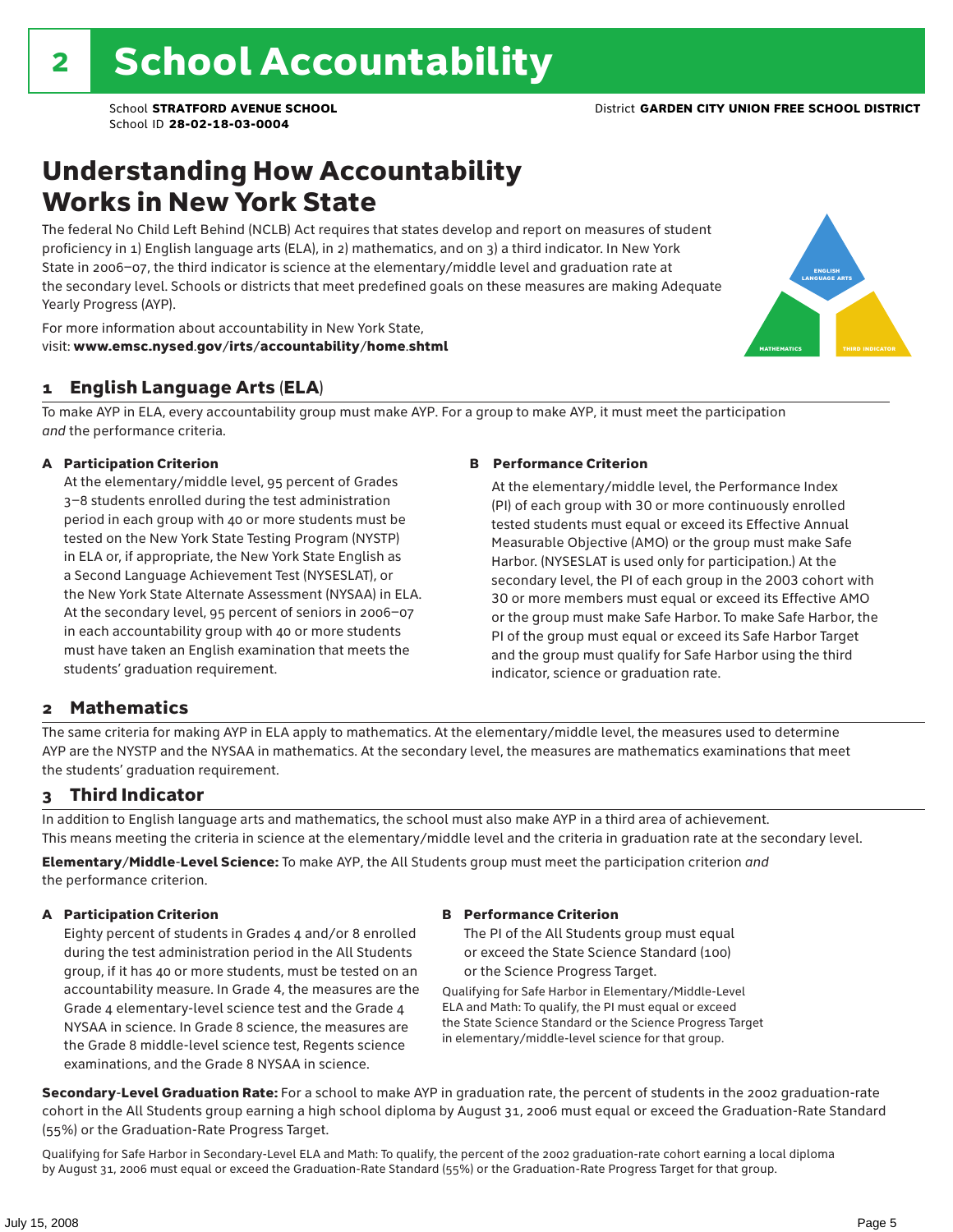# Useful Terms for Understanding Accountability

#### Accountability Cohort for English and Mathematics

The 2003 school accountability cohort consists of all students who first entered Grade 9 anywhere in the 2003–04 school year, and all ungraded students with disabilities who reached their seventeenth birthday in the 2003–04 school year, who were enrolled on October 4, 2006 and did not transfer to a diploma granting program. Students who earned a high school equivalency diploma or were enrolled in an approved high school equivalency preparation program on June 30, 2007, are not included in the 2003 school accountability cohort. The 2003 district accountability cohort consists of all students in each school accountability cohort plus students who transferred within the district after BEDS day plus students who were placed outside the district by the Committee on Special Education or district administrators and who met the other requirements for cohort membership. Cohort is defined in Section 100.2 (p) (16) of the Commissioner's Regulations.

#### Adequate Yearly Progress (AYP)

Adequate Yearly Progress (AYP) indicates satisfactory progress by a district or a school toward the goal of proficiency for all students.

#### Annual Measurable Objective (AMO)

The Annual Measurable Objective (AMO) is the Performance Index (PI) value that signifies that an accountability group is making satisfactory progress toward the goal that 100 percent of students will be proficient in the State's learning standards for English language arts and mathematics by 2013–14. The AMOs for each grade level will be increased as specified in CR100.2(p)(14) and will reach 200 in 2013–14. (See Effective AMO for further information.)

#### Continuously Enrolled Students

At the elementary/middle level, continuously enrolled students are those enrolled in the school or district on BEDS day (usually the first Wednesday in October) of the school year until the test administration period. At the secondary level, all students who meet the criteria for inclusion in the accountability cohort are considered to be continuously enrolled.

#### Effective Annual Measurable Objective (Effective AMO)

The Effective Annual Measurable Objective (Effective AMO) is the Performance Index (PI) value that each accountability group within a school or district is expected to achieve to make Adequate Yearly Progress (AYP). The Effective AMO is the lowest PI that an accountability group of a given size can achieve in a subject for the group's PI not to be considered significantly different from the AMO for that subject. If an accountability group's PI equals or exceeds the Effective AMO, it is considered to have made AYP. A more complete definition of Effective AMO and a table showing the PI values that each group size must equal or exceed to make AYP are available at www.emsc.nysed.gov/irts.

#### Graduation-Rate Cohort

This term is defined on the graduation-rate accountability page.

#### Performance Index (PI)

A Performance Index is a value from 0 to 200 that is assigned to an accountability group, indicating how that group performed on a required State test (or approved alternative) in English language arts, mathematics, or science. Student scores on the tests are converted to four performance levels, from Level 1 to Level 4. (See performance level definitions on the Overview Summary page.) At the elementary/middle level, the PI is calculated using the following equation:

100 × [(Count of Continuously Enrolled Tested Students Performing at Levels 2, 3, and 4 + the Count at Levels 3 and 4) ÷ Count of All Continuously Enrolled Tested Students]

At the secondary level, the PI is calculated using the following equation:

100 × [(Count of Cohort Members Performing at

Levels 2, 3, and 4 + the Count at Levels 3 and 4)  $\div$  Count of All Cohort Members]

A list of tests used to measure student performance for accountability is available at www.emsc.nysed.gov/irts.

#### Progress Target

For accountability groups below the State Standard in science or graduation rate, the Progress Target is an alternate method for making Adequate Yearly Progress (AYP) or qualifying for Safe Harbor in English language arts and mathematics based on improvement over the previous year's performance.

#### Safe Harbor

Safe Harbor provides an alternate means to demonstrate Adequate Yearly Progress (AYP) for accountability groups that do not achieve their Effective Annual Measurable Objectives (AMOs) in English or mathematics.

#### Safe Harbor Targets

The 2006–07 safe harbor targets were calculated using the following equation:

2005–06 PI + (200 – the 2005–06 PI) × 0.10

#### Science Progress Target

The elementary/middle-level 2006–07 Science Progress Target is calculated by adding one point to the 2005–06 PI. The 2007–08 Science Progress Target is calculated by adding one point to the 2006–07 PI. The 2006–07 target is provided for groups whose PI was below the State Science Standard in 2006–07.

#### Science Standard

The criterion value that represents a minimally satisfactory performance in science. In 2006–07, the State Science Standard at the elementary/middle level is a Performance Index (PI) of 100. The Commissioner may raise the State Science Standard at his discretion in future years.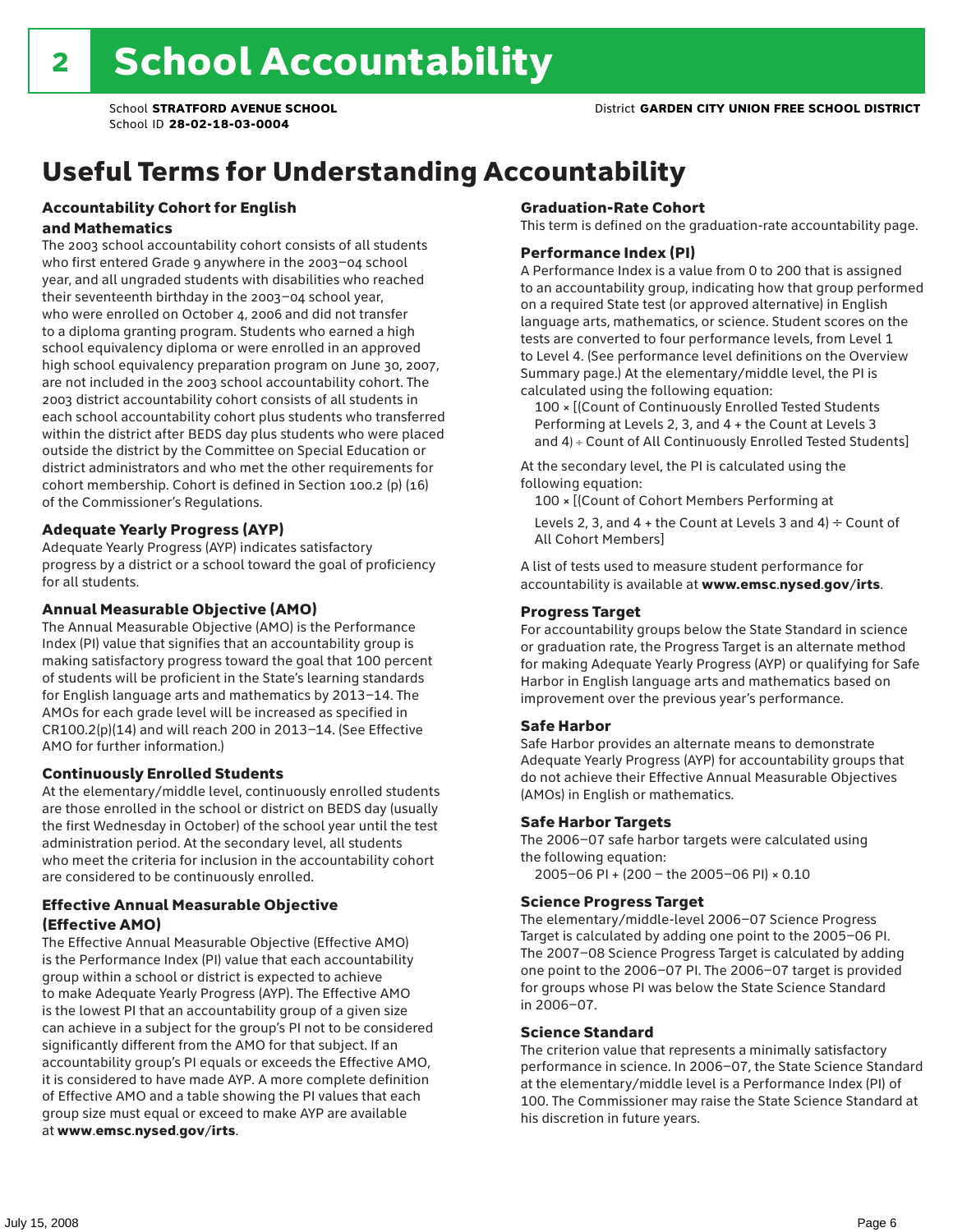### Understanding Your School Accountability Status

The list below defines the school status categories applied to each accountability measure under New York State's accountability system, which is divided into a Federal Title I component and a State component. Accountability measures for schools at the elementary/middle level are English language arts (ELA), mathematics, and science; at the secondary level, they are ELA, mathematics, and graduation rate. A school may be assigned a different status for different accountability measures. The overall status of a school is the status assigned to the school for the accountability measure with the most advanced designation in the hierarchy. If the school receives Title I funds, it is the most advanced designation in the Title I hierarchy, unless the school is in good standing under Title I but identified as SRAP under the State hierarchy. A school that does not receive Title I funding in a school year does not have a federal status in that year; however, all schools (except charter schools) receive a state status even if they do not receive Title I funding. Schools in improvement status under Title I must provide school choice for their students; those in need of improvement in year 2 and beyond must also provide Supplemental Education Services to eligible students. Other consequences for schools not in good standing can be found at: www.emsc.nysed.gov/irts/school-accountability/about.shtml.

| <b>Federal Title I Status</b><br>(Applies to all New York State schools receiving Title I funds)                                                                                                                                                                                                                | <b>New York State Status</b><br>(Applies to all New York State public schools except charter schools) |                                                                                                                                                                                                                                                                                                                 |  |  |  |
|-----------------------------------------------------------------------------------------------------------------------------------------------------------------------------------------------------------------------------------------------------------------------------------------------------------------|-------------------------------------------------------------------------------------------------------|-----------------------------------------------------------------------------------------------------------------------------------------------------------------------------------------------------------------------------------------------------------------------------------------------------------------|--|--|--|
| School in Good Standing<br>Restructuring, Restructuring, Requiring Academic Progress, or as a School Under Registration Review.                                                                                                                                                                                 |                                                                                                       | A school is considered to be in good standing if it has not been identified as a School in Need of Improvement, in Corrective Action, Planning for                                                                                                                                                              |  |  |  |
| School in Need of Improvement (Year 1)<br>A school that has not made AYP on the same accountability<br>measure for two consecutive years while receiving Title I funds<br>is considered a School in Need of Improvement (Year 1) for the<br>following year.                                                     |                                                                                                       | <b>School Requiring Academic Progress (Year 1)</b><br>A school that has not made AYP on the same accountability<br>measure for two consecutive years is considered a School<br>Requiring Academic Progress (Year 1) for the following year.                                                                     |  |  |  |
| <b>School in Need of Improvement (Year 2)</b><br>A School in Need of Improvement (Year 1) that does not make<br>AYP on the accountability measure for which it was identified<br>is considered a School in Need of Improvement (Year 2) for the<br>following year, if it continues to receive Title I funds.    |                                                                                                       | <b>School Requiring Academic Progress (Year 2)</b><br>A School Requiring Academic Progress (Year 1) that does not<br>make AYP on the accountability measure for which it was identified<br>is considered a School Requiring Academic Progress (Year 2) for<br>the following year.                               |  |  |  |
| <b>School in Corrective Action</b><br>A School in Need of Improvement (Year 2) that does not make<br>AYP on the accountability measure for which it was identified is<br>considered a School in Corrective Action for the following year,<br>if it continues to receive Title I funds.                          |                                                                                                       | <b>School Requiring Academic Progress (Year 3)</b><br>A School Requiring Academic Progress (Year 2) that does not<br>make AYP on the accountability measure for which it was identified<br>is considered a School Requiring Academic Progress (Year 3) for<br>the following year.                               |  |  |  |
| <b>School Planning for Restructuring</b><br>A School in Corrective Action that does not make AYP on the<br>accountability measure for which it was identified is considered<br>a School Planning for Restructuring for the following year, if it<br>continues to receive Title I funds.                         |                                                                                                       | <b>School Requiring Academic Progress (Year 4)</b><br>A School Requiring Academic Progress (Year 3) that does not<br>make AYP on the accountability measure for which it was identified<br>is considered a School Requiring Academic Progress (Year 4) for<br>the following year.                               |  |  |  |
| School Restructuring (Year 1)<br>A School Planning for Restructuring that does not make<br>AYP on the accountability measure for which it was identified is<br>considered a School Restructuring (Year 1) for the following year,<br>if it continues to receive Title I funds.                                  |                                                                                                       | <b>School Requiring Academic Progress (Year 5 and above)</b><br>A School Requiring Academic Progress (Year 4 and above) that does not<br>make AYP on the accountability measure for which it was identified is<br>considered a School Requiring Academic Progress (Year 5 and above) for<br>the following year. |  |  |  |
| <b>School Restructuring (Year 2 and above)</b><br>A School Restructuring (Year 1 and above) that does not make<br>AYP on the accountability measure for which it was identified<br>is considered a School Restructuring (Year 2 and above) for the<br>following year, if it continues to receive Title I funds. |                                                                                                       |                                                                                                                                                                                                                                                                                                                 |  |  |  |

Pending - A school's status is "Pending" if the school requires special evaluation procedures and they have not yet been completed.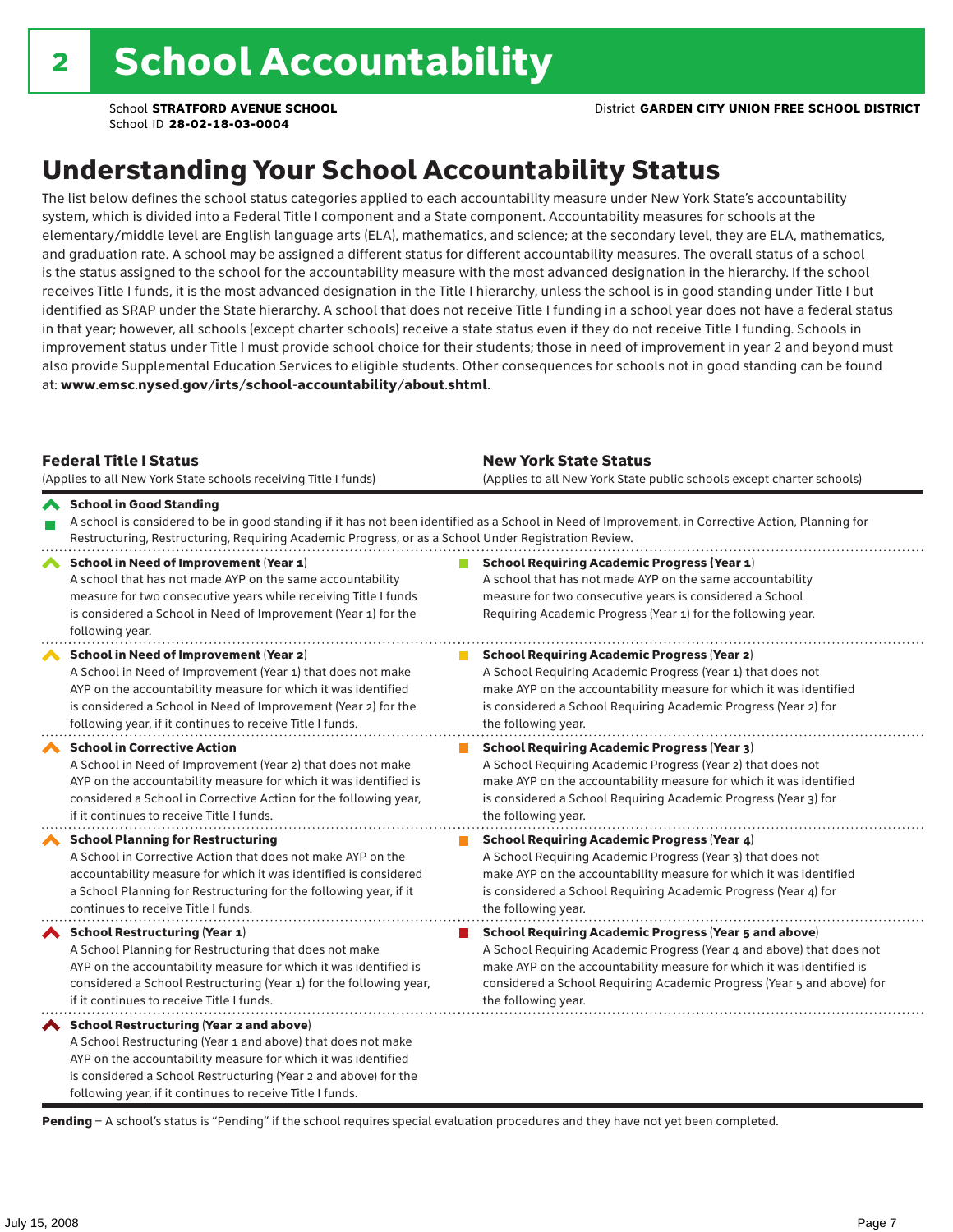# 2 School Accountability

School ID **28-02-18-03-0004**

### Summary

| <b>Overall Accountability</b> | <b>Good Standing</b>                                    |                                           |             |                        |  |  |  |  |
|-------------------------------|---------------------------------------------------------|-------------------------------------------|-------------|------------------------|--|--|--|--|
| Status (2007-08)              |                                                         | <b>Elementary/Middle Level</b>            |             | <b>Secondary Level</b> |  |  |  |  |
|                               | ELA                                                     | Good Standing                             | ELA         |                        |  |  |  |  |
|                               | Math                                                    | Good Standing                             | Math        |                        |  |  |  |  |
|                               | Science                                                 | Good Standing<br><b>Contract Contract</b> |             | <b>Graduation Rate</b> |  |  |  |  |
| <b>Title I Part A Funding</b> | <b>Years the School Received Title I Part A Funding</b> |                                           |             |                        |  |  |  |  |
|                               | $2005 - 06$                                             |                                           | $2006 - 07$ | $2007 - 08$            |  |  |  |  |
|                               | <b>NO</b>                                               |                                           | <b>NO</b>   | NO.                    |  |  |  |  |

#### On which accountability measures did this school make Adequate Yearly Progress (AYP) and which groups made AYP on each measure?

|                                                     | <b>Elementary/Middle Level</b> |                    |               | <b>Secondary Level</b> |             |                        |  |
|-----------------------------------------------------|--------------------------------|--------------------|---------------|------------------------|-------------|------------------------|--|
|                                                     | English                        |                    |               | English                |             |                        |  |
| <b>Student Groups</b>                               | Language Arts                  | Mathematics        | Science       | Language Arts          | Mathematics | <b>Graduation Rate</b> |  |
| <b>All Students</b>                                 | V                              |                    | V             |                        |             |                        |  |
| <b>Ethnicity</b>                                    |                                |                    |               |                        |             |                        |  |
| American Indian or Alaska Native                    |                                |                    |               |                        |             |                        |  |
| <b>Black or African American</b>                    |                                |                    |               |                        |             |                        |  |
| Hispanic or Latino                                  |                                |                    |               |                        |             |                        |  |
| Asian or Native Hawaiian/Other Pacific<br>Islander  |                                |                    |               |                        |             |                        |  |
| White                                               | V                              | v                  |               |                        |             |                        |  |
| Multiracial                                         |                                |                    |               |                        |             |                        |  |
| <b>Other Groups</b>                                 |                                |                    |               |                        |             |                        |  |
| <b>Students with Disabilities</b>                   | V                              | $\boldsymbol{\nu}$ |               |                        |             |                        |  |
| Limited English Proficient                          |                                |                    |               |                        |             |                        |  |
| <b>Economically Disadvantaged</b>                   |                                |                    |               |                        |             |                        |  |
| <b>Student groups making</b><br>AYP in each subject | $\vee$ 3 of 3                  | $\vee$ 3 of 3      | $\vee$ 1 of 1 |                        |             |                        |  |

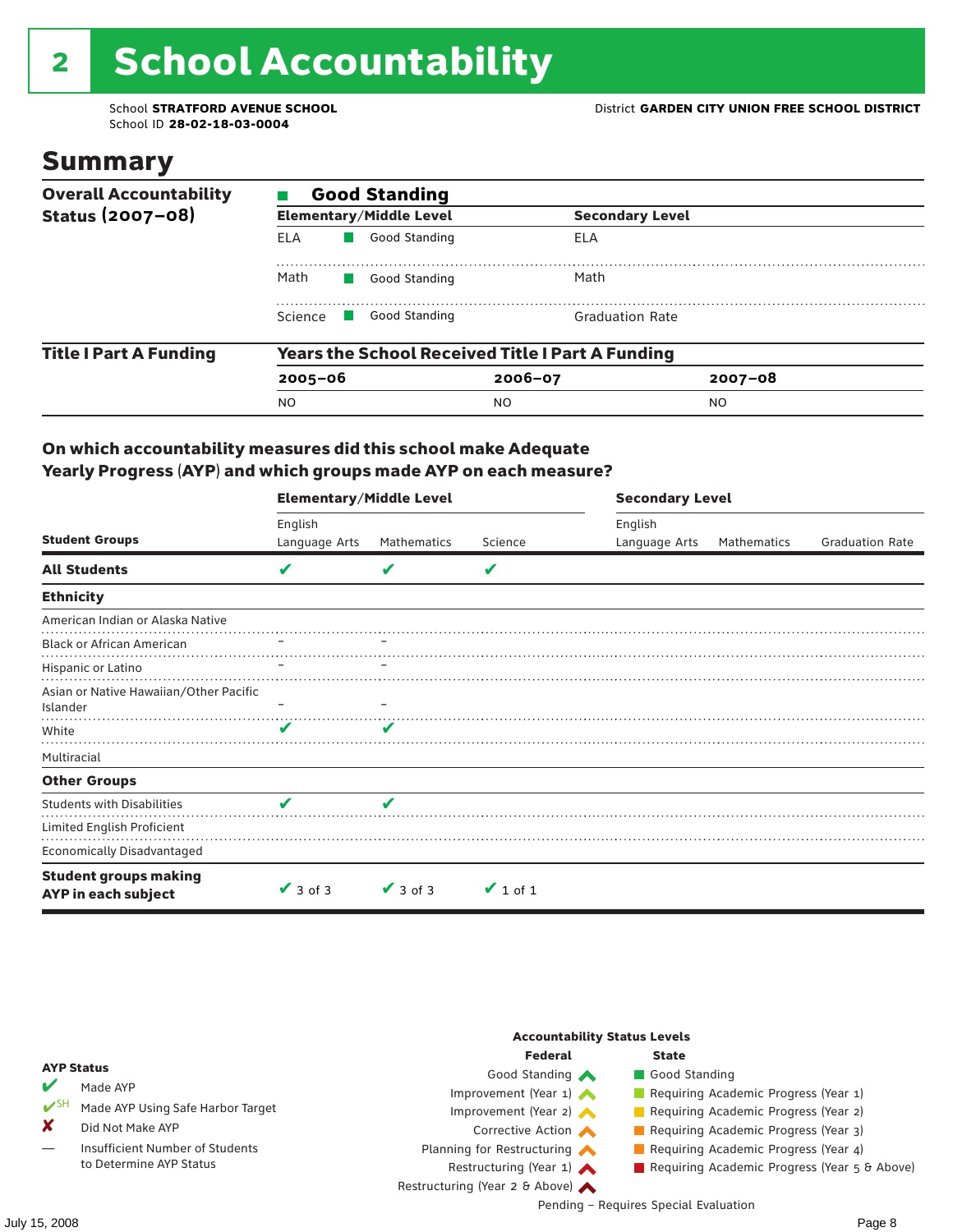## **Elementary/Middle-Level English Language Arts**

| <b>Accountability Status</b><br>for This Subject<br>$(2007 - 08)$ |        | Good Standing                                          |
|-------------------------------------------------------------------|--------|--------------------------------------------------------|
| <b>Accountability Measures</b>                                    | 3 of 3 | Student groups making AYP in English Language Arts     |
|                                                                   | v      | Made AYP                                               |
| <b>Prospective Status</b>                                         |        | This school will be in good standing in 2008-09. [101] |

#### How did students in each accountability group perform on **elementary/middle-level English Language Arts accountability measures?**

|                                                            | Participation <sup>2</sup><br><b>AYP</b> |           |            | Test Performance <sup>3</sup> |             | <b>Performance Objectives</b> |                    |             |
|------------------------------------------------------------|------------------------------------------|-----------|------------|-------------------------------|-------------|-------------------------------|--------------------|-------------|
| <b>Student Group</b>                                       |                                          | Met       | Percentage | Met                           | Performance | Effective                     | Safe Harbor Target |             |
| (Total: Continuous Enrollment) <sup>1</sup>                | <b>Status</b>                            | Criterion | Tested     | Criterion                     | Index       | AMO                           | 2006-07            | $2007 - 08$ |
| <b>All Students (572:569)</b>                              | V                                        | V         | 100%       | V                             | 194         | 117                           |                    |             |
| <b>Ethnicity</b>                                           |                                          |           |            |                               |             |                               |                    |             |
| American Indian or Alaska Native<br>(0:0)                  |                                          |           |            |                               |             |                               |                    |             |
| <b>Black or African American</b><br>(1:1)                  |                                          |           |            |                               |             |                               |                    |             |
| Hispanic or Latino <sup>(5:5)</sup>                        |                                          |           |            |                               |             |                               |                    |             |
| Asian or Native Hawaiian/Other Pacific<br>Islander (11:11) |                                          |           |            |                               |             |                               |                    |             |
| White (555:552)                                            | ✔                                        | ✔         | 100%       | V                             | 194         | 117                           |                    |             |
| Multiracial (0:0)                                          |                                          |           |            |                               |             |                               |                    |             |
| <b>Other Groups</b>                                        |                                          |           |            |                               |             |                               |                    |             |
| Students with Disabilities <sup>4</sup><br>(49:49)         | ✔                                        | ✔         | 100%       | V                             | 169         | 108                           |                    |             |
| Limited English Proficient <sup>5</sup><br>(0:0)           |                                          |           |            |                               |             |                               |                    |             |
| Economically Disadvantaged<br>(0:0)                        |                                          |           |            |                               |             |                               |                    |             |
| <b>Final AYP Determination</b>                             | $\vee$ 3 of 3                            |           |            |                               |             |                               |                    |             |

#### **NOTES**

- $1$  These data show the count of students enrolled during the test administration period (used for Participation) followed by the count of continuously enrolled tested students (used for Performance). For accountability calculations,
- students who were excused from testing for medical reasons are not included in the enrollment count. <sup>2</sup> Groups with fewer than 40 students enrolled during the test administration period are not required to meet the participation criterion. If the participation rate of a group fell below 95 percent in 2006–07, the enrollment shown is the sum of 2005–06 and 2006–07 enrollments and the percent tested is the weighted average
- of the participation rates over those two years.<br><sup>3</sup> For schools with fewer than 30 continuously enrolled tested students in the All Students group in 2006–07, data for 2005–06 and 2006–07 were combined to determine counts and PIs. For schools with 30 or more continuously enrolled students in the All Students group in 2006–07, student groups with fewer than 30
- continuously enrolled tested students are not required to meet the performance criterion. <sup>4</sup> If the school failed to make AYP solely because of the performance of students with disabilities, met the 95% participation requirement for this group, and would meet or exceed the AMO for this subject if 34 points were added to the PI, then the school is considered to have made AYP for students with disabilities.
- $5$  If the count of LEP students is equal to or greater than 30, former LEP students are also included in the performance calculations.
- ‡ This student group did not make AYP in science; therefore, it did not qualify for Safe Harbor.

AYP Status Made AYP

X Did Not Make AYP

Made AYP Using Safe Harbor Target

Insufficient Number of Students to Determine AYP Status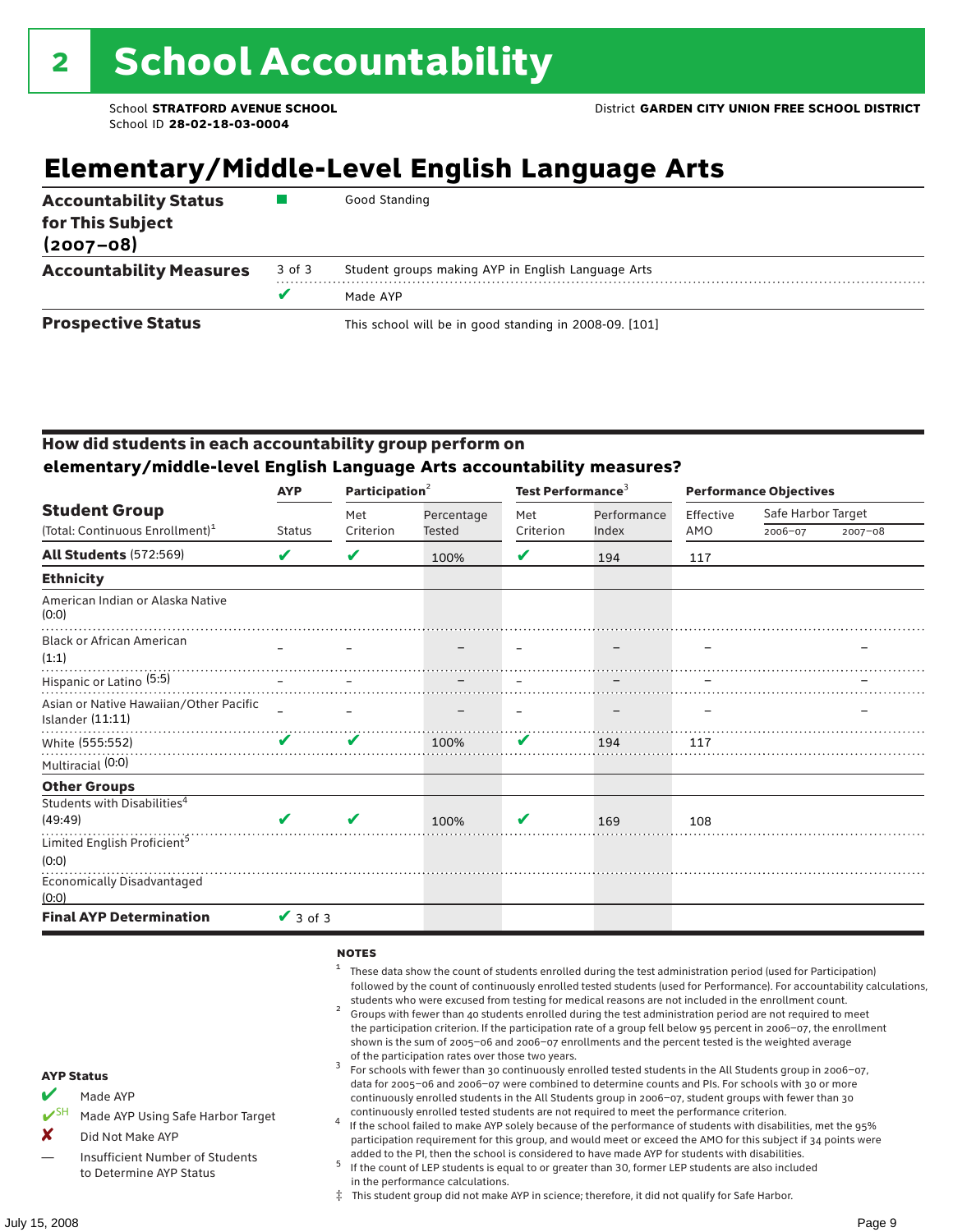### **Elementary/Middle-Level Mathematics**

| <b>Accountability Status</b><br>for This Subject<br>$(2007 - 08)$ |        | Good Standing                                          |
|-------------------------------------------------------------------|--------|--------------------------------------------------------|
| <b>Accountability Measures</b>                                    | 3 of 3 | Student groups making AYP in Mathematics               |
|                                                                   |        | Made AYP                                               |
| <b>Prospective Status</b>                                         |        | This school will be in good standing in 2008-09. [101] |

#### How did students in each accountability group perform on **elementary/middle-level Mathematics accountability measures?**

|                                                                   | <b>AYP</b>    | Participation <sup>2</sup> |            | Test Performance <sup>3</sup> |             | <b>Performance Objectives</b> |                    |             |
|-------------------------------------------------------------------|---------------|----------------------------|------------|-------------------------------|-------------|-------------------------------|--------------------|-------------|
| <b>Student Group</b>                                              |               | Met                        | Percentage | Met                           | Performance | Effective                     | Safe Harbor Target |             |
| (Total: Continuous Enrollment) <sup>1</sup>                       | <b>Status</b> | Criterion                  | Tested     | Criterion                     | Index       | AMO                           | 2006-07            | $2007 - 08$ |
| <b>All Students (573:569)</b>                                     | V             | V                          | 100%       | V                             | 198         | 81                            |                    |             |
| <b>Ethnicity</b>                                                  |               |                            |            |                               |             |                               |                    |             |
| American Indian or Alaska Native<br>(0:0)                         |               |                            |            |                               |             |                               |                    |             |
| <b>Black or African American</b><br>(1:1)                         |               |                            |            |                               |             |                               |                    |             |
| Hispanic or Latino <sup>(5:5)</sup>                               |               |                            |            |                               |             |                               |                    |             |
| Asian or Native Hawaiian/Other Pacific<br><b>Islander (11:11)</b> |               |                            |            |                               |             |                               |                    |             |
| White (556:552)                                                   |               | ✔                          | 100%       | ✔                             | 198         | 81                            |                    |             |
| Multiracial (0:0)                                                 |               |                            |            |                               |             |                               |                    |             |
| <b>Other Groups</b>                                               |               |                            |            |                               |             |                               |                    |             |
| Students with Disabilities <sup>4</sup><br>(49:49)                | ✔             | ✔                          | 100%       | V                             | 182         | 72                            |                    |             |
| Limited English Proficient <sup>5</sup><br>(0:0)                  |               |                            |            |                               |             |                               |                    |             |
| <b>Economically Disadvantaged</b><br>(0:0)                        |               |                            |            |                               |             |                               |                    |             |
| <b>Final AYP Determination</b>                                    | $\vee$ 3 of 3 |                            |            |                               |             |                               |                    |             |

#### **NOTES**

- $1$  These data show the count of students enrolled during the test administration period (used for Participation) followed by the count of continuously enrolled tested students (used for Performance). For accountability calculations,
- students who were excused from testing for medical reasons are not included in the enrollment count.<br><sup>2</sup> Groups with fewer than 40 students enrolled during the test administration period are not required to meet the participation criterion. If the participation rate of a group fell below 95 percent in 2006–07, the enrollment shown is the sum of 2005–06 and 2006–07 enrollments and the percent tested is the weighted average
- of the participation rates over those two years.<br><sup>3</sup> For schools with fewer than 30 continuously enrolled tested students in the All Students group in 2006–07, data for 2005–06 and 2006–07 were combined to determine counts and PIs. For schools with 30 or more continuously enrolled students in the All Students group in 2006–07, student groups with fewer than 30
- continuously enrolled tested students are not required to meet the performance criterion. <sup>4</sup> If the school failed to make AYP solely because of the performance of students with disabilities, met the 95% participation requirement for this group, and would meet or exceed the AMO for this subject if 34 points were added to the PI, then the school is considered to have made AYP for students with disabilities.
- $5$  If the count of LEP students is equal to or greater than 30, former LEP students are also included in the performance calculations.
- ‡ This student group did not make AYP in science; therefore, it did not qualify for Safe Harbor.

AYP Status Made AYP

X Did Not Make AYP

Made AYP Using Safe Harbor Target

Insufficient Number of Students to Determine AYP Status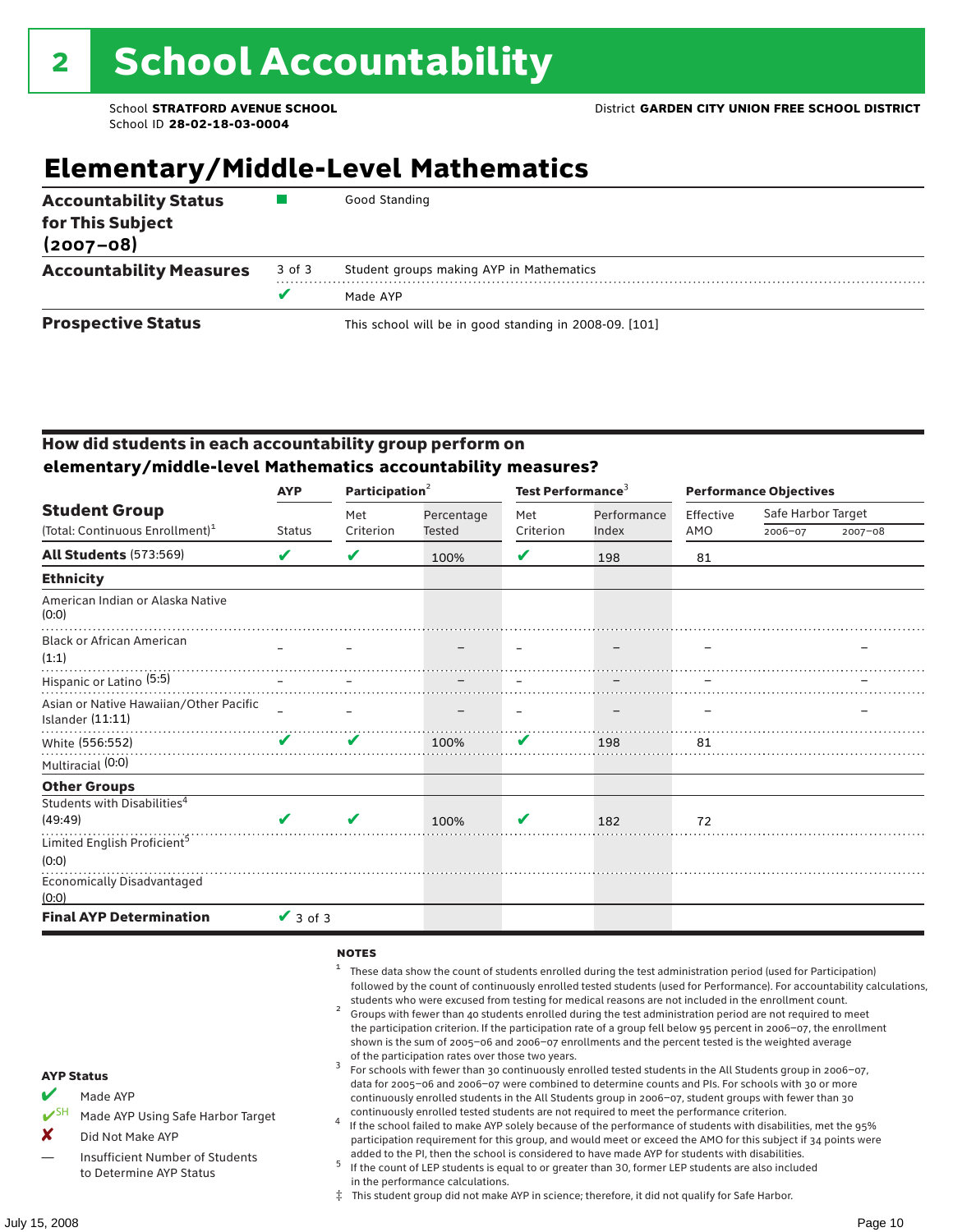## Elementary/Middle-Level Science

| <b>Accountability Status</b>   |        | Good Standing                                          |
|--------------------------------|--------|--------------------------------------------------------|
| for This Subject               |        |                                                        |
| $(2007 - 08)$                  |        |                                                        |
| <b>Accountability Measures</b> | 1 of 1 | Student groups making AYP in Science                   |
|                                | v      | Made AYP                                               |
| <b>Prospective Status</b>      |        | This school will be in good standing in 2008-09. [101] |

#### How did students in each accountability group perform on elementary/middle-level science accountability measures?

|                                                                                                                                                                            | <b>AYP</b>    |                              | Participation <sup>2</sup>                                                    |                                                            | Test Performance <sup>3</sup> |                                                                                                                                                                                                                                                                                                                                                                                                                                                                                                                                                                                                                                                                                                                                                                                                     | <b>Performance Objectives</b> |                 |                 |
|----------------------------------------------------------------------------------------------------------------------------------------------------------------------------|---------------|------------------------------|-------------------------------------------------------------------------------|------------------------------------------------------------|-------------------------------|-----------------------------------------------------------------------------------------------------------------------------------------------------------------------------------------------------------------------------------------------------------------------------------------------------------------------------------------------------------------------------------------------------------------------------------------------------------------------------------------------------------------------------------------------------------------------------------------------------------------------------------------------------------------------------------------------------------------------------------------------------------------------------------------------------|-------------------------------|-----------------|-----------------|
| <b>Student Group</b>                                                                                                                                                       |               | Safe Harbor                  | Met                                                                           | Percentage                                                 | Met                           | Performance                                                                                                                                                                                                                                                                                                                                                                                                                                                                                                                                                                                                                                                                                                                                                                                         | State                         | Progress Target |                 |
| (Total: Continuous Enrollment) <sup>1</sup>                                                                                                                                |               | Status Qualification         | Criterion                                                                     | Tested                                                     | Criterion                     | Index                                                                                                                                                                                                                                                                                                                                                                                                                                                                                                                                                                                                                                                                                                                                                                                               | Standard                      |                 | 2006-07 2007-08 |
| <b>All Students (193:191)</b>                                                                                                                                              | V             | <b>Oualified</b>             | V                                                                             | 100%                                                       | $\checkmark$                  | 200                                                                                                                                                                                                                                                                                                                                                                                                                                                                                                                                                                                                                                                                                                                                                                                                 | 100                           |                 |                 |
| <b>Ethnicity</b>                                                                                                                                                           |               |                              |                                                                               |                                                            |                               |                                                                                                                                                                                                                                                                                                                                                                                                                                                                                                                                                                                                                                                                                                                                                                                                     |                               |                 |                 |
| American Indian or Alaska Native<br>(0:0)                                                                                                                                  |               |                              |                                                                               |                                                            |                               |                                                                                                                                                                                                                                                                                                                                                                                                                                                                                                                                                                                                                                                                                                                                                                                                     |                               |                 |                 |
| <b>Black or African American</b><br>(0:0)                                                                                                                                  |               |                              |                                                                               |                                                            |                               |                                                                                                                                                                                                                                                                                                                                                                                                                                                                                                                                                                                                                                                                                                                                                                                                     |                               |                 |                 |
| Hispanic or Latino (2:2)                                                                                                                                                   |               |                              |                                                                               |                                                            |                               |                                                                                                                                                                                                                                                                                                                                                                                                                                                                                                                                                                                                                                                                                                                                                                                                     |                               |                 |                 |
| Asian or Native Hawaiian/Other Pacific<br>Islander (4:4)                                                                                                                   |               |                              |                                                                               |                                                            |                               |                                                                                                                                                                                                                                                                                                                                                                                                                                                                                                                                                                                                                                                                                                                                                                                                     |                               |                 |                 |
| White (187:185)                                                                                                                                                            |               | <b>Oualified</b>             | V                                                                             | 100%                                                       | V                             | 200                                                                                                                                                                                                                                                                                                                                                                                                                                                                                                                                                                                                                                                                                                                                                                                                 | 100                           |                 |                 |
| Multiracial (0:0)                                                                                                                                                          |               |                              |                                                                               |                                                            |                               |                                                                                                                                                                                                                                                                                                                                                                                                                                                                                                                                                                                                                                                                                                                                                                                                     |                               |                 |                 |
| <b>Other Groups</b>                                                                                                                                                        |               |                              |                                                                               |                                                            |                               |                                                                                                                                                                                                                                                                                                                                                                                                                                                                                                                                                                                                                                                                                                                                                                                                     |                               |                 |                 |
| <b>Students with Disabilities</b><br>(17:17)                                                                                                                               |               |                              |                                                                               |                                                            |                               |                                                                                                                                                                                                                                                                                                                                                                                                                                                                                                                                                                                                                                                                                                                                                                                                     |                               |                 |                 |
| Limited English Proficient <sup>4</sup><br>(0:0)                                                                                                                           |               |                              |                                                                               |                                                            |                               |                                                                                                                                                                                                                                                                                                                                                                                                                                                                                                                                                                                                                                                                                                                                                                                                     |                               |                 |                 |
| <b>Economically Disadvantaged</b><br>(0:0)                                                                                                                                 |               |                              |                                                                               |                                                            |                               |                                                                                                                                                                                                                                                                                                                                                                                                                                                                                                                                                                                                                                                                                                                                                                                                     |                               |                 |                 |
| <b>Final AYP Determination</b>                                                                                                                                             | $\vee$ 1 of 1 |                              |                                                                               |                                                            |                               |                                                                                                                                                                                                                                                                                                                                                                                                                                                                                                                                                                                                                                                                                                                                                                                                     |                               |                 |                 |
|                                                                                                                                                                            |               | <b>NOTES</b><br>1            |                                                                               |                                                            |                               | These data show the count of students enrolled during the test administration period (used for Participation)<br>followed by the count of continuously enrolled tested students (used for Performance). For accountability calculations,                                                                                                                                                                                                                                                                                                                                                                                                                                                                                                                                                            |                               |                 |                 |
| <b>AYP Status</b><br>V<br>Made AYP<br>$V^{SH}$<br>Made AYP Using Safe Harbor Target<br>X<br>Did Not Make AYP<br>Insufficient Number of Students<br>to Determine AYP Status |               | $\overline{\mathbf{c}}$<br>3 | participation rates over those two years.<br>in the performance calculations. | were combined to determine counts and performance indices. |                               | students who were excused from testing for medical reasons are not included in the enrollment count.<br>Groups with fewer than 40 students enrolled during the test administration period are not required to meet<br>the participation criterion. If the participation rate of a group fell below 80 percent in 2006-07, the enrollment<br>shown is the sum of 2005-06 and 2006-07 enrollments and the percent tested is the weighted average of the<br>Groups with fewer than 30 continuously enrolled tested students are not required to meet the performance criterion.<br>For schools with fewer than 30 continuously enrolled tested students in 2006-07, data for 2005-06 and 2006-07<br>If the count of LEP students is equal to or greater than 30, former LEP students are also included |                               |                 |                 |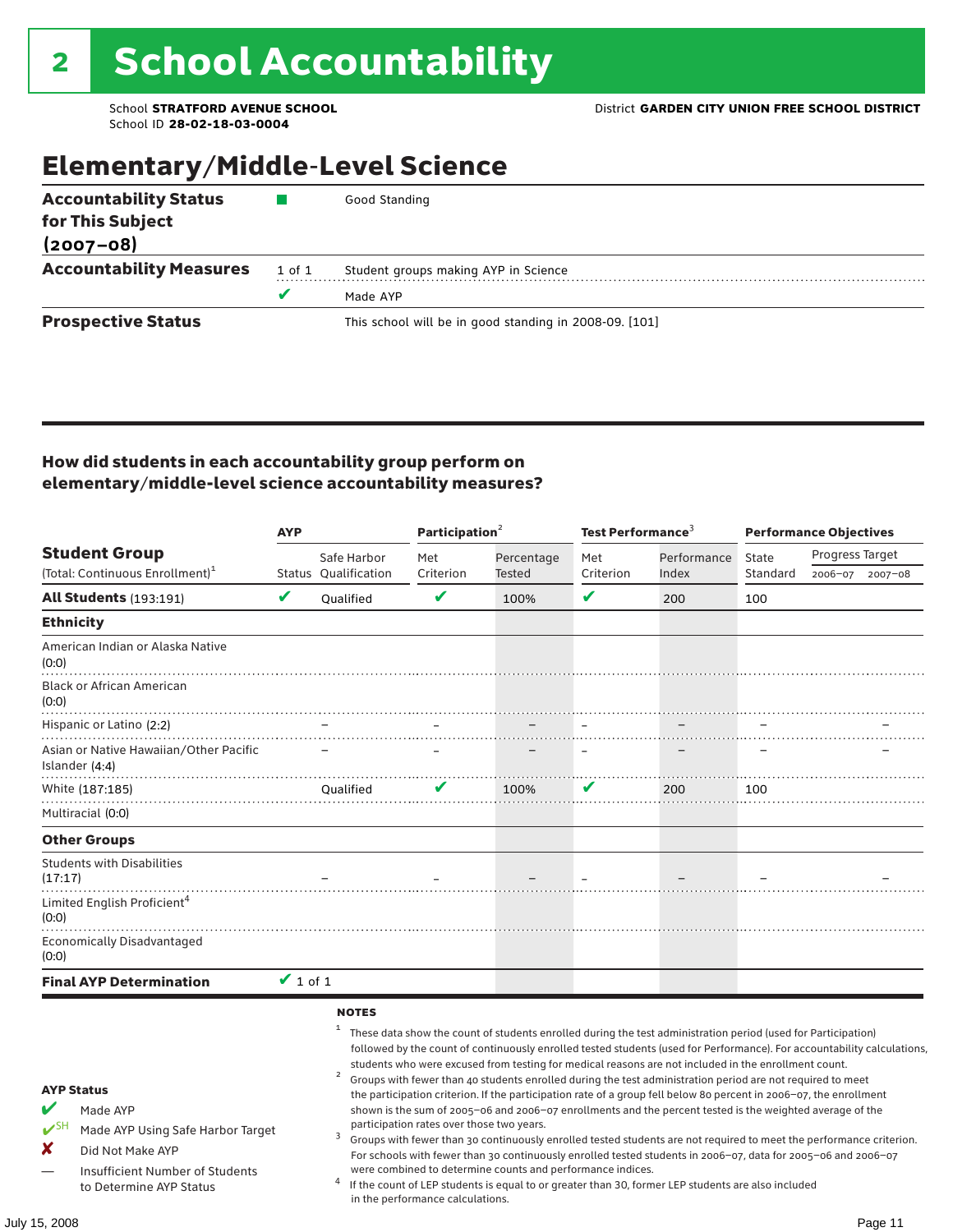### Summary of 2006–07 School Performance

Performance on the State assessments in English language arts, mathematics, and science at the elementary and middle levels is reported in terms of mean scores and the percentage of tested students scoring at or above Level 2, Level 3, and Level 4. Performance on the State assessments in ELA and mathematics at the secondary level is reported in terms of the percentage of students in a cohort scoring at these levels.

|                              |      | Percentage of students that<br>scored at or above Level 3 | Total<br>Tested |      |  |
|------------------------------|------|-----------------------------------------------------------|-----------------|------|--|
| <b>English Language Arts</b> | 0%   |                                                           | 50%             | 100% |  |
| Grade 3                      | 91%  |                                                           |                 | 176  |  |
| Grade 4                      | 94%  |                                                           |                 | 193  |  |
| Grade 5                      | 96%  |                                                           |                 | 196  |  |
| <b>Mathematics</b>           |      |                                                           |                 |      |  |
| Grade 3                      | 99%  |                                                           |                 | 176  |  |
| Grade 4                      | 98%  |                                                           |                 | 193  |  |
| Grade 5                      | 97%  |                                                           |                 | 197  |  |
| <b>Science</b>               |      |                                                           |                 |      |  |
| Grade 4                      | 100% |                                                           |                 | 193  |  |

School **STRATFORD AVENUE SCHOOL** District **GARDEN CITY UNION FREE SCHOOL DISTRICT**

#### About the Performance Level Descriptors

#### Level 1: Not Meeting Learning Standards.

Student performance does not demonstrate an understanding of the content expected in the subject and grade level.

#### Level 2: Partially Meeting Learning Standards.

Student performance demonstrates a partial understanding of the content expected in the subject and grade level.

#### Level 3: Meeting Learning Standards.

Student performance demonstrates an understanding of the content expected in the subject and grade level.

#### Level 4: Meeting Learning Standards with Distinction.

Student performance demonstrates a thorough understanding of the content expected in the subject and grade level.

#### How are Need/Resource Capacity (N/RC) categories determined?

Districts are divided into high, average, and low need categories based on their ability to meet the special needs of their students with local resources. Districts in the high need category are subdivided into four categories based on enrollment size and, in some cases, number of students per square mile. More information about the categories can be found in the *Report to the Governor and the Legislature on the Educational Status of the State's Schools* at www.emsc.nysed.gov/irts.

#### What are Similar Schools?

In this section, this school's performance is compared with that of similar schools.

Within each N/RC category, the Department identifies Similar Schools: schools that serve similar students and have similar resources. Each school report card compares the school's performance with that of similar schools. The following factors are considered in grouping schools: a) the grade level served by the school and b) rates of student poverty and limited English proficiency. Student poverty levels are indicated by determining the percentage of children in each school who participate in the free-lunch program. By combining these factors, a measure of student need is created and used to place schools into relatively low (lowest quartile), relatively high (highest quartile), and typical (mid-range) groups.

#### This School's Similar Schools Group: **16**

All schools in this group are elementary level schools in school districts with low student needs in relation to district resource capacity. The schools in this group are in the lower range of student needs for elementary level schools in these districts.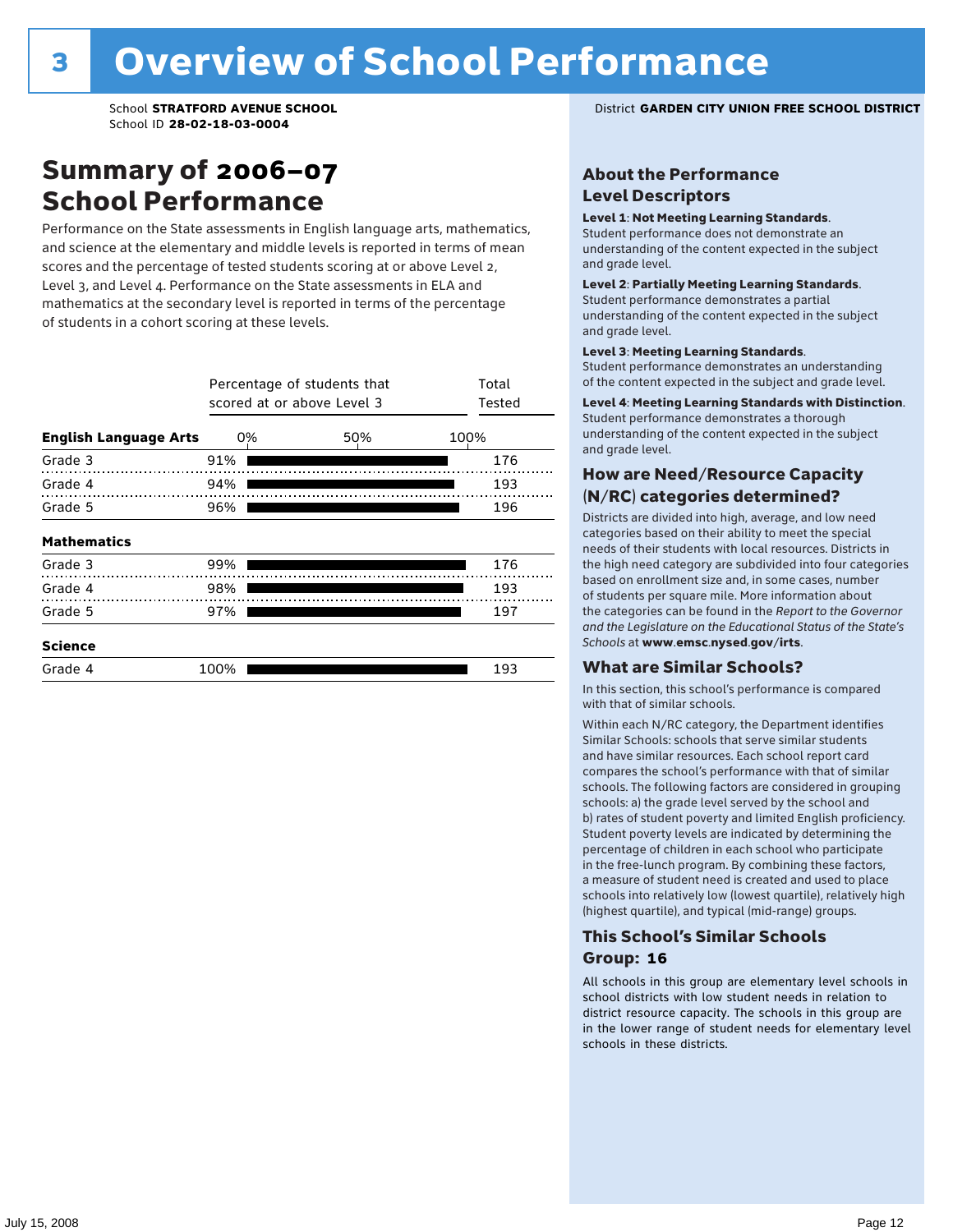# **This School's Results in Grade 3 English Language Arts**

|                                                    |        | <b>This School</b>              |                                 |         |                | <b>Similar Schools</b>          |         |                                 |         |  |
|----------------------------------------------------|--------|---------------------------------|---------------------------------|---------|----------------|---------------------------------|---------|---------------------------------|---------|--|
|                                                    |        | Percentage scoring at level(s): |                                 |         |                | Percentage scoring at level(s): |         |                                 |         |  |
|                                                    |        | $2 - 4$                         | $3 - 4$                         | 4       |                | $2 - 4$                         | $3 - 4$ | 4                               |         |  |
| 2007 Mean Score: 702                               | Range: | 616-780                         | 650-780                         |         | 730-780        |                                 |         |                                 |         |  |
| 2006 Mean Score: 691                               | 100%   | 99% 99%                         | 91% 91%                         |         |                | 98% 98%                         | 88% 86% |                                 |         |  |
| $2006 - 07$<br>$\blacksquare$ 2005-06              |        |                                 |                                 |         | 30%<br>12%     |                                 |         |                                 | 19% 13% |  |
| Number of Tested Students:                         |        | 175 186                         | 161 171                         |         | 22<br>52       |                                 |         |                                 |         |  |
| <b>Results by</b>                                  |        | 2006-07 School Year             |                                 |         |                | 2005-06 School Year             |         |                                 |         |  |
|                                                    |        | Total                           | Percentage scoring at level(s): |         |                | Total                           |         | Percentage scoring at level(s): |         |  |
| <b>Student Group</b>                               |        | Tested                          | $2 - 4$                         | $3 - 4$ | $\overline{4}$ | Tested                          | $2 - 4$ | $3 - 4$                         |         |  |
| <b>All Students</b>                                |        | 176                             | 99%                             | 91%     | 30%            | 188                             | 99%     | 91%                             | 12%     |  |
| Female                                             |        | 90                              | 100%                            | 93%     | 29%            | 90                              | 99%     | 92%                             | 16%     |  |
| Male                                               |        | 86                              | 99%                             | 90%     | 30%            | 98                              | 99%     | 90%                             | 8%      |  |
| American Indian or Alaska Native                   |        |                                 |                                 |         |                |                                 |         |                                 |         |  |
| Black or African American                          |        |                                 |                                 |         |                |                                 |         |                                 |         |  |
| Hispanic or Latino                                 |        |                                 |                                 |         |                |                                 |         |                                 |         |  |
| Asian or Native Hawaiian/Other<br>Pacific Islander |        | 3                               |                                 |         |                | 4                               |         |                                 |         |  |
| White                                              |        | 172                             |                                 |         |                | 182                             | 99%     | 91%                             | 12%     |  |
| Multiracial                                        |        |                                 |                                 |         |                |                                 |         |                                 |         |  |
| Small Group Totals                                 |        | 176                             | 99%                             | 91%     | 30%            | 6                               | 100%    | 83%                             | 17%     |  |
| <b>General-Education Students</b>                  |        | 166                             | 100%                            | 94%     | 31%            | 174                             | 99%     | 95%                             | 13%     |  |
| <b>Students with Disabilities</b>                  |        | 10                              | 90%                             | 50%     | 10%            | 14                              | 93%     | 43%                             | 0%      |  |
| English Proficient                                 |        | 176                             | 99%                             | 91%     | 30%            | 188                             | 99%     | 91%                             | 12%     |  |
| Limited English Proficient                         |        |                                 |                                 |         |                |                                 |         |                                 |         |  |
| Economically Disadvantaged                         |        |                                 |                                 |         |                |                                 |         |                                 |         |  |
| Not Disadvantaged                                  |        | 176                             | 99%                             | 91%     | 30%            | 188                             | 99%     | 91%                             | 12%     |  |

**NOTES** 

Migrant Not Migrant

The – symbol indicates that data for a group of students have been suppressed. If a group has fewer than five students,<br>data for that group and the next smallest group(s) are suppressed to protect the privacy of individual

176

| <b>Other</b>                                                                                         | 2006-07 School Year |         |                             |                | 2005-06 School Year                  |                             |         |                                           |
|------------------------------------------------------------------------------------------------------|---------------------|---------|-----------------------------|----------------|--------------------------------------|-----------------------------|---------|-------------------------------------------|
|                                                                                                      | Total               |         | Number scoring at level(s): |                |                                      | Number scoring at level(s): |         |                                           |
| <b>Assessments</b>                                                                                   | Tested              | $2 - 4$ | $3 - 4$                     | $\overline{4}$ | Tested                               | $2 - 4$                     | $3 - 4$ | 4                                         |
| New York State Alternate Assessment<br>(NYSAA): Grade 3 Equivalent                                   |                     |         |                             |                | New NYSAA were developed in 2007, so |                             |         | 2006 and 2007 results cannot be compared. |
| New York State English as a Second<br>Language Achievement Test (NYSESLAT) <sup>+</sup> :<br>Grade 3 |                     | N/A     | N/A                         | N/A            | N/A                                  | N/A                         | N/A     | N/A                                       |

91%

30%

188

99%

. . . . . . . . . . . .

91%

12%

99%

. . . . . . . . . .

† These counts represent recently arrived LEP students who used the NYSESLAT to fulfill the English language arts participation requirement.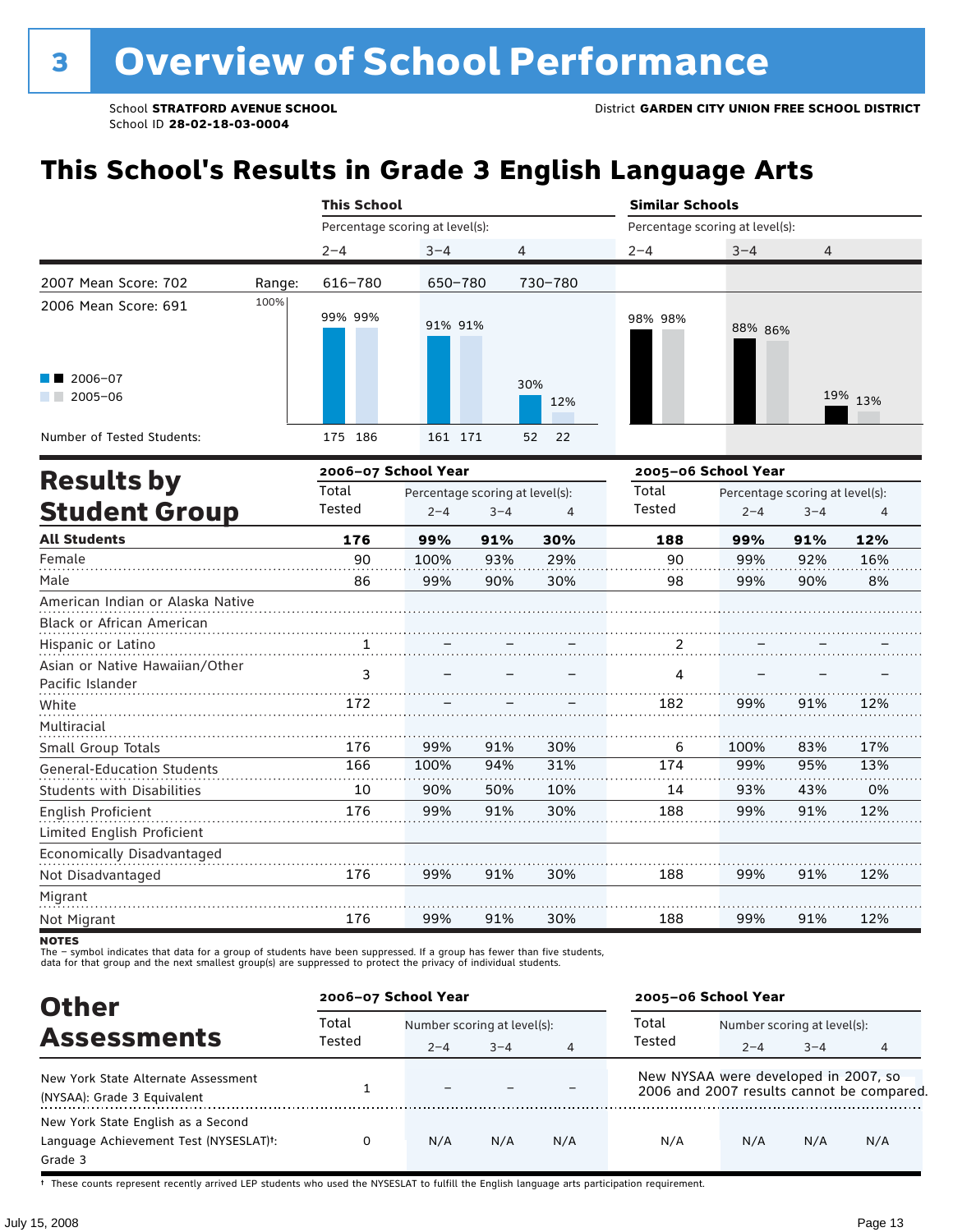# **This School's Results in Grade 3 Mathematics**

|                                                               |        | <b>This School</b>              |                                 |         |                | <b>Similar Schools</b>          |                     |                                 |         |
|---------------------------------------------------------------|--------|---------------------------------|---------------------------------|---------|----------------|---------------------------------|---------------------|---------------------------------|---------|
|                                                               |        | Percentage scoring at level(s): |                                 |         |                | Percentage scoring at level(s): |                     |                                 |         |
|                                                               |        | $2 - 4$                         | $3 - 4$                         |         | $\overline{4}$ | $2 - 4$                         | $3 - 4$             | $\overline{4}$                  |         |
| 2007 Mean Score: 716                                          | Range: | 624-770                         | 650-770                         |         | 703-770        |                                 |                     |                                 |         |
| 2006 Mean Score: 698                                          | 100%   | 100%100%                        | 99% 93%                         |         | 64%            | 99% 99%                         | 96% 95%             |                                 |         |
| 2006-07<br>$2005 - 06$                                        |        |                                 |                                 |         | 42%            |                                 |                     |                                 | 44% 39% |
| Number of Tested Students:                                    |        | 176 187                         | 174 174                         |         | 112 78         |                                 |                     |                                 |         |
| <b>Results by</b>                                             |        | 2006-07 School Year             |                                 |         |                |                                 | 2005-06 School Year |                                 |         |
|                                                               |        | Total                           | Percentage scoring at level(s): |         |                | Total                           |                     | Percentage scoring at level(s): |         |
| <b>Student Group</b>                                          |        | Tested                          | $2 - 4$                         | $3 - 4$ | $\overline{4}$ | Tested                          | $2 - 4$             | $3 - 4$                         | 4       |
| <b>All Students</b>                                           |        | 176                             | 100%                            | 99%     | 64%            | 187                             | 100%                | 93%                             | 42%     |
| Female                                                        |        | 90                              | 100%                            | 99%     | 66%            | 90                              | 100%                | 90%                             | 44%     |
| Male                                                          |        | 86                              | 100%                            | 99%     | 62%            | 97                              | 100%                | 96%                             | 39%     |
| American Indian or Alaska Native<br>Black or African American |        |                                 |                                 |         |                |                                 |                     |                                 |         |
| Hispanic or Latino                                            |        | $\mathbf{1}$                    |                                 |         |                | 2                               |                     |                                 |         |
| Asian or Native Hawaiian/Other<br>Pacific Islander            |        | 3                               |                                 |         |                | 4                               |                     |                                 |         |
| White                                                         |        | 172                             |                                 |         |                | 181                             | 100%                | 93%                             | 41%     |
| Multiracial                                                   |        |                                 |                                 |         |                |                                 |                     |                                 |         |
| Small Group Totals                                            |        | 176                             | 100%                            | 99%     | 64%            | 6                               | 100%                | 83%                             | 50%     |
| <b>General-Education Students</b>                             |        | 166                             | 100%                            | 99%     | 65%            | 173                             | 100%                | 95%                             | 45%     |
| <b>Students with Disabilities</b>                             |        | 10                              | 100%                            | 90%     | 40%            | 14                              | 100%                | 64%                             | 0%      |
| English Proficient                                            |        | 176                             | 100%                            | 99%     | 64%            | 187                             | 100%                | 93%                             | 42%     |
| Limited English Proficient                                    |        |                                 |                                 |         |                |                                 |                     |                                 |         |
| Economically Disadvantaged                                    |        |                                 |                                 |         |                |                                 |                     |                                 |         |
| Not Disadvantaged                                             |        | 176                             | 100%                            | 99%     | 64%            | 187                             | 100%                | 93%                             | 42%     |
| Migrant                                                       |        |                                 |                                 |         |                |                                 |                     |                                 |         |
| Not Migrant                                                   |        | 176                             | 100%                            | 99%     | 64%            | 187                             | 100%                | 93%                             | 42%     |

**NOTES** 

The – symbol indicates that data for a group of students have been suppressed. If a group has fewer than five students,<br>data for that group and the next smallest group(s) are suppressed to protect the privacy of individual

| <b>Other</b>                                                       | 2006-07 School Year |          |                                     |                | 2005-06 School Year                                                               |         |                                        |  |
|--------------------------------------------------------------------|---------------------|----------|-------------------------------------|----------------|-----------------------------------------------------------------------------------|---------|----------------------------------------|--|
| <b>Assessments</b>                                                 | Total<br>Tested     | $2 - 4$  | Number scoring at level(s):<br>$-4$ | $\overline{4}$ | Total<br>Tested                                                                   | $2 - 4$ | Number scoring at level(s):<br>$3 - 4$ |  |
| New York State Alternate Assessment<br>(NYSAA): Grade 3 Equivalent |                     | $\equiv$ |                                     |                | New NYSAA were developed in 2007, so<br>2006 and 2007 results cannot be compared. |         |                                        |  |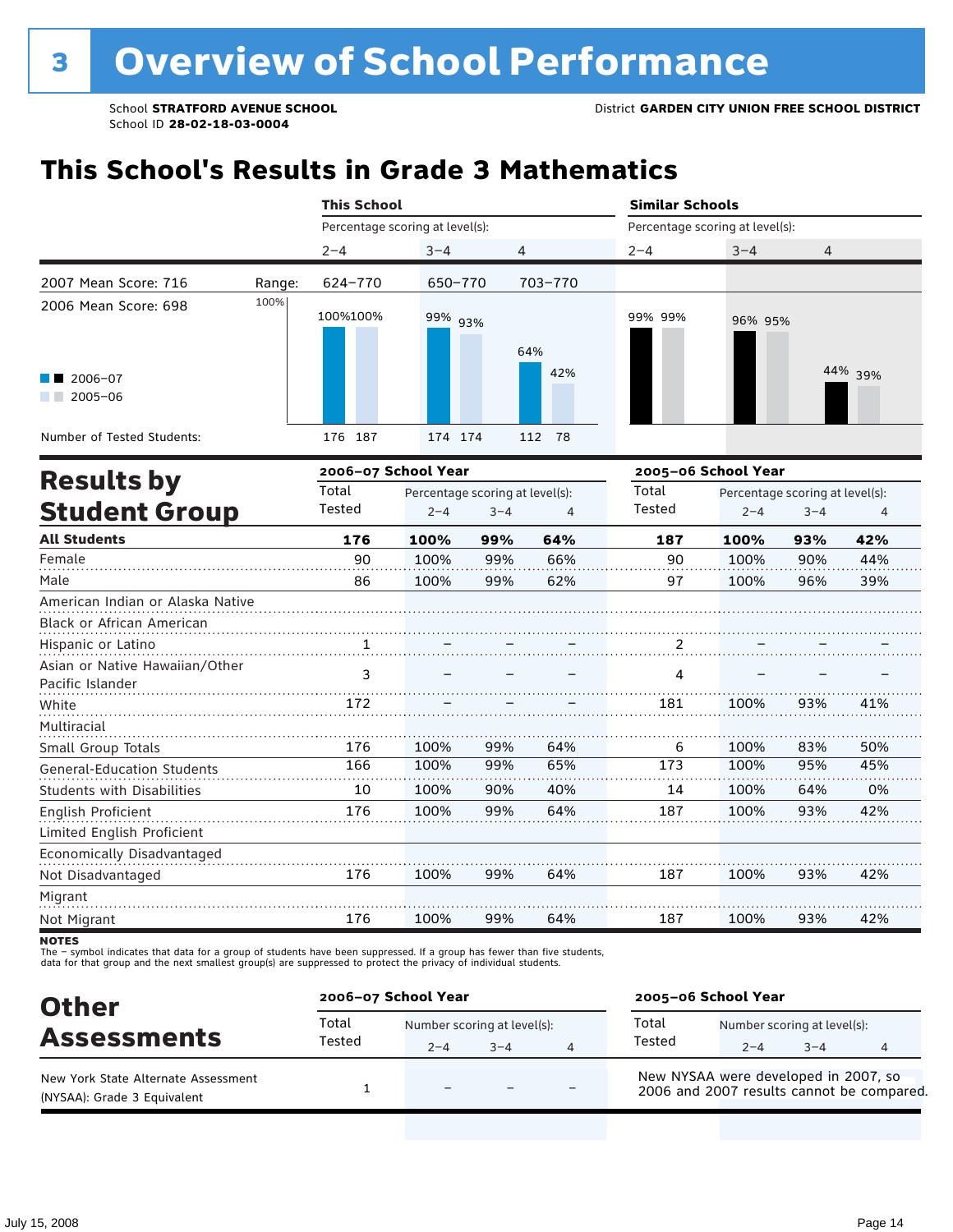# **This School's Results in Grade 4 English Language Arts**

|                                                    |        | <b>This School</b>              |         |                                 |                | <b>Similar Schools</b>          |                     |                                 |         |
|----------------------------------------------------|--------|---------------------------------|---------|---------------------------------|----------------|---------------------------------|---------------------|---------------------------------|---------|
|                                                    |        | Percentage scoring at level(s): |         |                                 |                | Percentage scoring at level(s): |                     |                                 |         |
|                                                    |        | $2 - 4$                         | $3 - 4$ | 4                               |                | $2 - 4$                         | $3 - 4$             | 4                               |         |
| 2007 Mean Score: 694                               | Range: | $612 - 775$                     | 650-775 |                                 | 716-775        |                                 |                     |                                 |         |
| 2006 Mean Score: 695                               | 100%   | 100%100%                        | 94% 95% |                                 |                | 99% 98%                         | 90% 88%             |                                 |         |
| 2006-07<br>$2005 - 06$                             |        |                                 |         |                                 | 24% 24%        |                                 |                     |                                 | 18% 16% |
| Number of Tested Students:                         |        | 193 194                         | 182 184 |                                 | 47<br>47       |                                 |                     |                                 |         |
|                                                    |        | 2006-07 School Year             |         |                                 |                |                                 | 2005-06 School Year |                                 |         |
| <b>Results by</b>                                  |        | Total                           |         | Percentage scoring at level(s): |                | Total                           |                     | Percentage scoring at level(s): |         |
| <b>Student Group</b>                               |        | Tested                          | $2 - 4$ | $3 - 4$                         | $\overline{4}$ | Tested                          | $2 - 4$             | $3 - 4$                         | 4       |
| <b>All Students</b>                                |        | 193                             | 100%    | 94%                             | 24%            | 194                             | 100%                | 95%                             | 24%     |
| Female                                             |        | 92                              | 100%    | 95%                             | 34%            | 96                              | 100%                | 98%                             | 28%     |
| Male                                               |        | 101                             | 100%    | 94%                             | 16%            | 98                              | 100%                | 92%                             | 20%     |
| American Indian or Alaska Native                   |        |                                 |         |                                 |                |                                 |                     |                                 |         |
| Black or African American                          |        |                                 |         |                                 |                | 1                               |                     |                                 |         |
| Hispanic or Latino                                 |        | 2                               |         |                                 |                | $\overline{\mathbf{c}}$         |                     |                                 |         |
| Asian or Native Hawaiian/Other<br>Pacific Islander |        | 4                               |         |                                 |                | 4                               |                     |                                 |         |
| White                                              |        | 187                             | 100%    | 94%                             | 23%            | 187                             | 100%                | 95%                             | 24%     |
| Multiracial                                        |        |                                 |         |                                 |                |                                 |                     |                                 |         |
| Small Group Totals                                 |        | 6                               | 100%    | 100%                            | 67%            | 7                               | 100%                | 86%                             | 43%     |
| <b>General-Education Students</b>                  |        | 176                             | 100%    | 97%                             | 27%            | 182                             | 100%                | 96%                             | 26%     |
| <b>Students with Disabilities</b>                  |        | 17                              | 100%    | 65%                             | 0%             | 12                              | 100%                | 75%                             | 0%      |
| English Proficient                                 |        | 193                             | 100%    | 94%                             | 24%            | 194                             | 100%                | 95%                             | 24%     |
| Limited English Proficient                         |        |                                 |         |                                 |                |                                 |                     |                                 |         |
| Economically Disadvantaged                         |        |                                 |         |                                 |                |                                 |                     |                                 |         |
| Not Disadvantaged                                  |        | 193                             | 100%    | 94%                             | 24%            | 194                             | 100%                | 95%                             | 24%     |
| Migrant                                            |        |                                 |         |                                 |                |                                 |                     |                                 |         |
| Not Migrant                                        |        | 193                             | 100%    | 94%                             | 24%            | 194                             | 100%                | 95%                             | 24%     |

**NOTES** 

The – symbol indicates that data for a group of students have been suppressed. If a group has fewer than five students,<br>data for that group and the next smallest group(s) are suppressed to protect the privacy of individual

| <b>Other</b>                                                                                         | 2006-07 School Year |         |                             |                | 2005-06 School Year                  |                             |         |                                           |
|------------------------------------------------------------------------------------------------------|---------------------|---------|-----------------------------|----------------|--------------------------------------|-----------------------------|---------|-------------------------------------------|
|                                                                                                      | Total               |         | Number scoring at level(s): |                |                                      | Number scoring at level(s): |         |                                           |
| <b>Assessments</b>                                                                                   | Tested              | $2 - 4$ | $3 - 4$                     | $\overline{4}$ | Tested                               | $2 - 4$                     | $3 - 4$ | 4                                         |
| New York State Alternate Assessment<br>(NYSAA): Grade 4 Equivalent                                   |                     |         |                             |                | New NYSAA were developed in 2007, so |                             |         | 2006 and 2007 results cannot be compared. |
| New York State English as a Second<br>Language Achievement Test (NYSESLAT) <sup>+</sup> :<br>Grade 4 |                     | N/A     | N/A                         | N/A            | N/A                                  | N/A                         | N/A     | N/A                                       |

† These counts represent recently arrived LEP students who used the NYSESLAT to fulfill the English language arts participation requirement.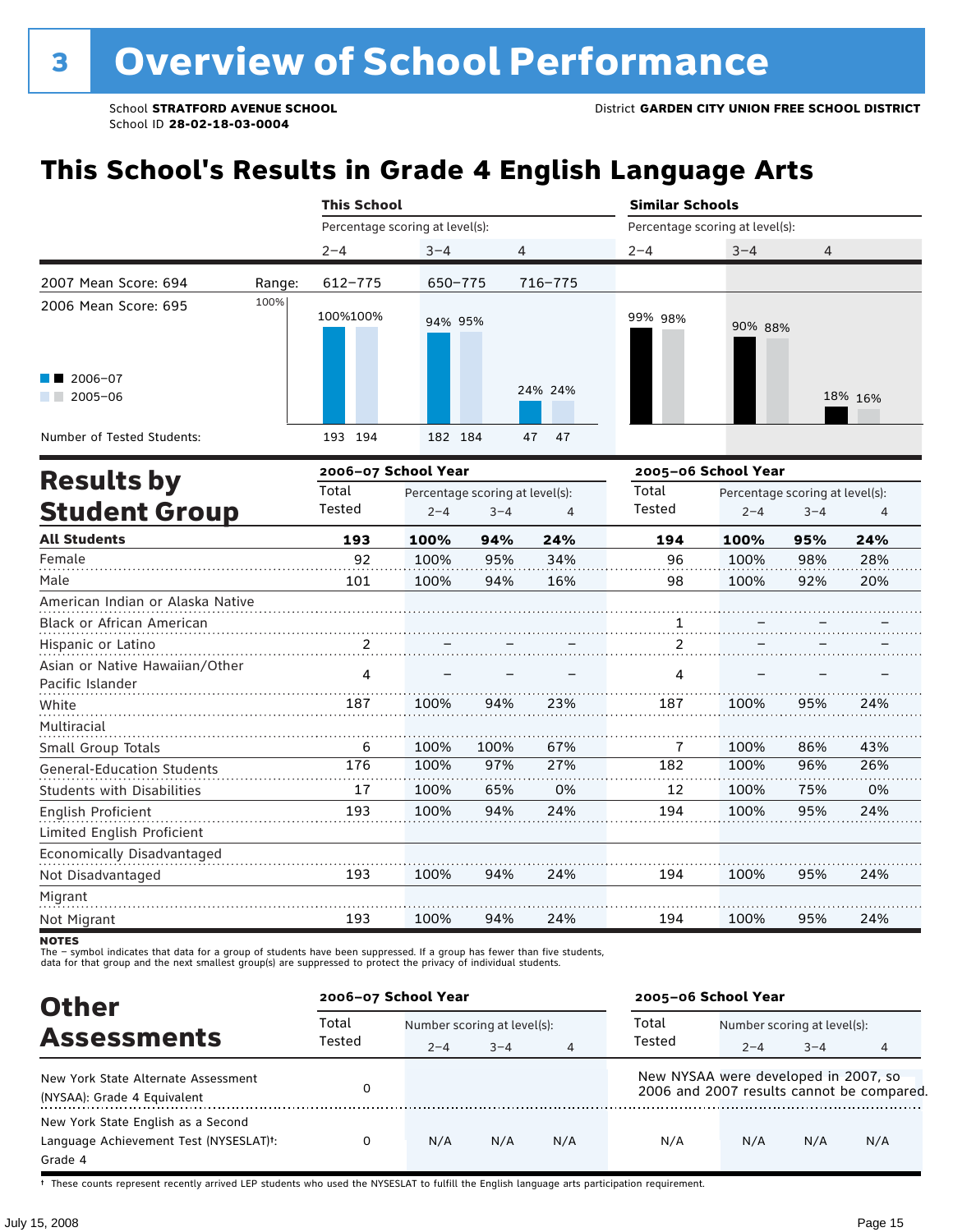# **This School's Results in Grade 4 Mathematics**

| Percentage scoring at level(s):<br>Percentage scoring at level(s):<br>$2 - 4$<br>$3 - 4$<br>4<br>$2 - 4$<br>$3 - 4$<br>$\overline{4}$<br>702-800<br>2007 Mean Score: 706<br>$622 - 800$<br>650-800<br>Range:<br>100%<br>2006 Mean Score: 707<br>100% 99%<br>99% 99%<br>98% 98%<br>95% 94%<br>56% 57%<br>46% 45%<br>$2006 - 07$<br>$2005 - 06$<br>193 193<br>Number of Tested Students:<br>189 190<br>109 111 |     |
|--------------------------------------------------------------------------------------------------------------------------------------------------------------------------------------------------------------------------------------------------------------------------------------------------------------------------------------------------------------------------------------------------------------|-----|
|                                                                                                                                                                                                                                                                                                                                                                                                              |     |
|                                                                                                                                                                                                                                                                                                                                                                                                              |     |
|                                                                                                                                                                                                                                                                                                                                                                                                              |     |
|                                                                                                                                                                                                                                                                                                                                                                                                              |     |
|                                                                                                                                                                                                                                                                                                                                                                                                              |     |
|                                                                                                                                                                                                                                                                                                                                                                                                              |     |
| 2006-07 School Year<br>2005-06 School Year<br><b>Results by</b>                                                                                                                                                                                                                                                                                                                                              |     |
| Total<br>Total<br>Percentage scoring at level(s):<br>Percentage scoring at level(s):                                                                                                                                                                                                                                                                                                                         |     |
| <b>Student Group</b><br>Tested<br>Tested<br>$2 - 4$<br>$3 - 4$<br>$2 - 4$<br>$3 - 4$<br>$\overline{4}$                                                                                                                                                                                                                                                                                                       | 4   |
| <b>All Students</b><br>193<br>98%<br>56%<br>194<br>100%<br>99%<br>98%                                                                                                                                                                                                                                                                                                                                        | 57% |
| 92<br>97%<br>58%<br>Female<br>100%<br>96<br>100%<br>98%                                                                                                                                                                                                                                                                                                                                                      | 56% |
| Male<br>101<br>100%<br>99%<br>55%<br>98<br>99%<br>98%                                                                                                                                                                                                                                                                                                                                                        | 58% |
| American Indian or Alaska Native                                                                                                                                                                                                                                                                                                                                                                             |     |
| Black or African American<br>1                                                                                                                                                                                                                                                                                                                                                                               |     |
| 2<br>Hispanic or Latino<br>2                                                                                                                                                                                                                                                                                                                                                                                 |     |
| Asian or Native Hawaiian/Other<br>4<br>4                                                                                                                                                                                                                                                                                                                                                                     |     |
| Pacific Islander                                                                                                                                                                                                                                                                                                                                                                                             |     |
| 187<br>187<br>99%<br>White<br>100%<br>98%<br>56%<br>98%                                                                                                                                                                                                                                                                                                                                                      | 57% |
| Multiracial                                                                                                                                                                                                                                                                                                                                                                                                  |     |
| Small Group Totals<br>100%<br>100%<br>67%<br>100%<br>86%<br>6<br>7                                                                                                                                                                                                                                                                                                                                           | 71% |
| 99%<br>182<br>176<br>100%<br>61%<br>99%<br>99%<br><b>General-Education Students</b>                                                                                                                                                                                                                                                                                                                          | 60% |
| 82%<br>12%<br>100%<br><b>Students with Disabilities</b><br>17<br>100%<br>12<br>75%                                                                                                                                                                                                                                                                                                                           | 8%  |
| 193<br>100%<br>98%<br>56%<br>194<br>99%<br>98%<br>English Proficient                                                                                                                                                                                                                                                                                                                                         | 57% |
| Limited English Proficient                                                                                                                                                                                                                                                                                                                                                                                   |     |
| Economically Disadvantaged                                                                                                                                                                                                                                                                                                                                                                                   |     |
| 193<br>100%<br>98%<br>56%<br>194<br>99%<br>98%<br>Not Disadvantaged                                                                                                                                                                                                                                                                                                                                          | 57% |
| Migrant                                                                                                                                                                                                                                                                                                                                                                                                      |     |
| 100%<br>98%<br>56%<br>99%<br>98%<br>Not Migrant<br>193<br>194                                                                                                                                                                                                                                                                                                                                                | 57% |

**NOTES** 

The – symbol indicates that data for a group of students have been suppressed. If a group has fewer than five students,<br>data for that group and the next smallest group(s) are suppressed to protect the privacy of individual

| <b>Other</b>                                                       |                 | 2006-07 School Year<br>2005-06 School Year |         |   |                                                                                   |                                        |         |  |
|--------------------------------------------------------------------|-----------------|--------------------------------------------|---------|---|-----------------------------------------------------------------------------------|----------------------------------------|---------|--|
| <b>Assessments</b>                                                 | Total<br>Tested | Number scoring at level(s):<br>$2 - 4$     | $3 - 4$ | 4 | Total<br>Tested                                                                   | Number scoring at level(s):<br>$2 - 4$ | $3 - 4$ |  |
| New York State Alternate Assessment<br>(NYSAA): Grade 4 Equivalent |                 |                                            |         |   | New NYSAA were developed in 2007, so<br>2006 and 2007 results cannot be compared. |                                        |         |  |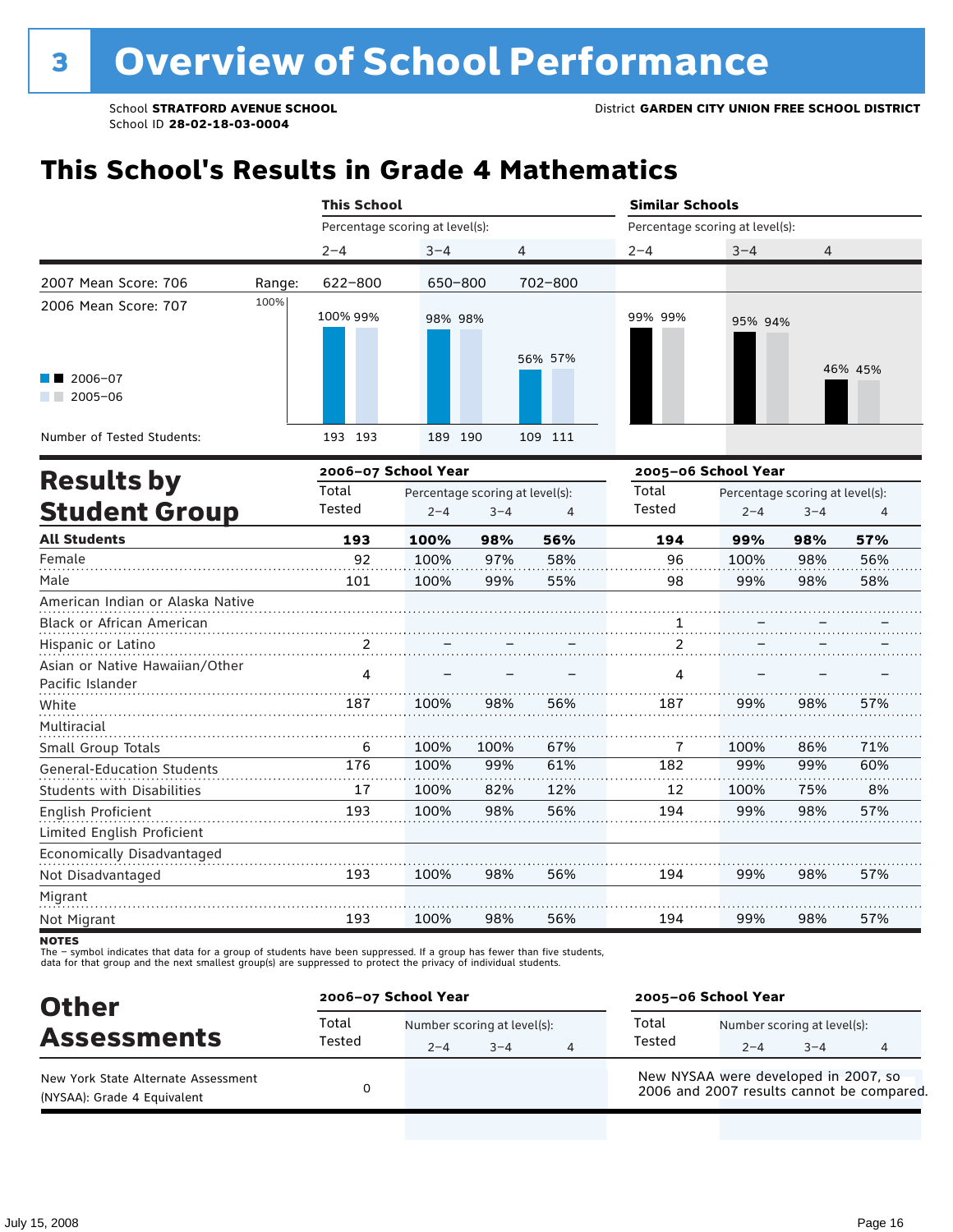## **This School's Results in Grade 4 Science**

|                                                    |        | <b>This School</b>              |          |                                            |            | <b>Similar Schools</b>          |         |                                            |         |  |
|----------------------------------------------------|--------|---------------------------------|----------|--------------------------------------------|------------|---------------------------------|---------|--------------------------------------------|---------|--|
|                                                    |        | Percentage scoring at level(s): |          |                                            |            | Percentage scoring at level(s): |         |                                            |         |  |
|                                                    |        | $2 - 4$                         | $3 - 4$  |                                            | 4          | $2 - 4$                         | $3 - 4$ | 4                                          |         |  |
| 2007 Mean Score: 90                                | Range: | $45 - 100$                      | 65-100   |                                            | $85 - 100$ |                                 |         |                                            |         |  |
| 2006 Mean Score: 88                                | 100%   | 100%100%                        | 100% 99% |                                            | 85%<br>72% | 100%100%                        | 98% 98% |                                            | 79% 79% |  |
| 2006-07<br>$2005 - 06$                             |        |                                 |          |                                            |            |                                 |         |                                            |         |  |
| Number of Tested Students:                         |        | 193 194                         | 193 193  |                                            | 164 140    |                                 |         |                                            |         |  |
|                                                    |        | 2006-07 School Year             |          |                                            |            | 2005-06 School Year             |         |                                            |         |  |
| <b>Results by</b><br><b>Student Group</b>          |        | Total<br>Tested                 | $2 - 4$  | Percentage scoring at level(s):<br>$3 - 4$ | 4          | Total<br>Tested                 | $2 - 4$ | Percentage scoring at level(s):<br>$3 - 4$ | 4       |  |
| <b>All Students</b>                                |        | 193                             | 100%     | 100%                                       | 85%        | 194                             | 100%    | 99%                                        | 72%     |  |
| Female                                             |        | 92                              | 100%     | 100%                                       | 82%        | 96                              | 100%    | 100%                                       | 69%     |  |
| Male                                               |        | 101                             | 100%     | 100%                                       | 88%        | 98                              | 100%    | 99%                                        | 76%     |  |
| American Indian or Alaska Native                   |        |                                 |          |                                            |            |                                 |         |                                            |         |  |
| Black or African American                          |        |                                 |          |                                            |            | $\overline{1}$                  |         |                                            |         |  |
| Hispanic or Latino                                 |        | 2                               |          |                                            |            | 2                               |         |                                            |         |  |
| Asian or Native Hawaiian/Other<br>Pacific Islander |        | 4                               |          |                                            |            | 4                               |         |                                            |         |  |
| White                                              |        | 187                             | 100%     | 100%                                       | 85%        | 187                             | 100%    | 99%                                        | 72%     |  |
| Multiracial                                        |        |                                 |          |                                            |            |                                 |         |                                            |         |  |
| Small Group Totals                                 |        | 6                               | 100%     | 100%                                       | 83%        | 7                               | 100%    | 100%                                       | 86%     |  |
| <b>General-Education Students</b>                  |        | 176                             | 100%     | 100%                                       | 89%        | 182                             | 100%    | 99%                                        | 76%     |  |
| <b>Students with Disabilities</b>                  |        | 17                              | 100%     | 100%                                       | 41%        | 12                              | 100%    | 100%                                       | 8%      |  |
| English Proficient                                 |        | 193                             | 100%     | 100%                                       | 85%        | 194                             | 100%    | 99%                                        | 72%     |  |
| Limited English Proficient                         |        |                                 |          |                                            |            |                                 |         |                                            |         |  |
| Economically Disadvantaged                         |        |                                 |          |                                            |            |                                 |         |                                            |         |  |
| Not Disadvantaged                                  |        | 193                             | 100%     | 100%                                       | 85%        | 194                             | 100%    | 99%                                        | 72%     |  |
| Migrant                                            |        |                                 |          |                                            |            |                                 |         |                                            |         |  |
| Not Migrant                                        |        | 193                             | 100%     | 100%                                       | 85%        | 194                             | 100%    | 99%                                        | 72%     |  |

**NOTES** 

The – symbol indicates that data for a group of students have been suppressed. If a group has fewer than five students,<br>data for that group and the next smallest group(s) are suppressed to protect the privacy of individual

| <b>Other</b>                                                       | 2006-07 School Year |                                        |         |   | 2005-06 School Year                                                               |                                        |         |  |  |
|--------------------------------------------------------------------|---------------------|----------------------------------------|---------|---|-----------------------------------------------------------------------------------|----------------------------------------|---------|--|--|
| <b>Assessments</b>                                                 | Total<br>Tested     | Number scoring at level(s):<br>$2 - 4$ | $3 - 4$ | 4 | Total<br>Tested                                                                   | Number scoring at level(s):<br>$2 - 4$ | $3 - 4$ |  |  |
| New York State Alternate Assessment<br>(NYSAA): Grade 4 Equivalent |                     |                                        |         |   | New NYSAA were developed in 2007, so<br>2006 and 2007 results cannot be compared. |                                        |         |  |  |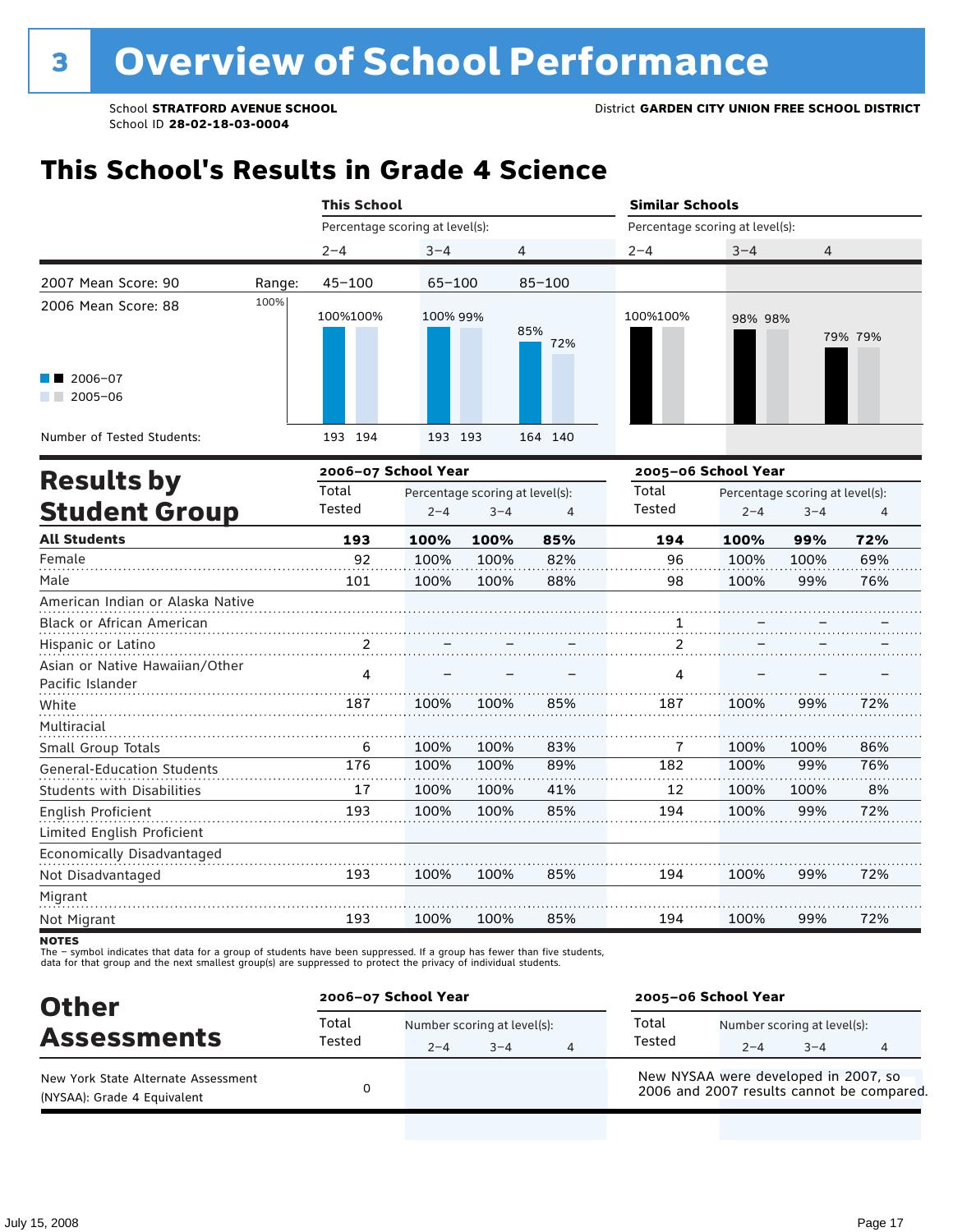# **This School's Results in Grade 5 English Language Arts**

|                                   |        | <b>This School</b>              |                                 |         |             | <b>Similar Schools</b> |                                                                                                                                                                                                                               |     | 23%<br>4<br>42%<br>35% |  |  |  |
|-----------------------------------|--------|---------------------------------|---------------------------------|---------|-------------|------------------------|-------------------------------------------------------------------------------------------------------------------------------------------------------------------------------------------------------------------------------|-----|------------------------|--|--|--|
|                                   |        | Percentage scoring at level(s): |                                 |         |             |                        | Percentage scoring at level(s):<br>$3 - 4$<br>$\overline{4}$<br>89% 89%<br>14%<br>Percentage scoring at level(s):<br>$2 - 4$<br>$3 - 4$<br>99%<br>93%<br>100%<br>93%<br>99%<br>93%<br>99%<br>93%<br>98%<br>100%<br>95%<br>55% |     |                        |  |  |  |
|                                   |        | $2 - 4$                         | $3 - 4$                         | 4       |             | $2 - 4$                |                                                                                                                                                                                                                               |     |                        |  |  |  |
| 2007 Mean Score: 705              | Range: | 608-795                         | 650-795                         |         | $711 - 795$ |                        |                                                                                                                                                                                                                               |     |                        |  |  |  |
| 2006 Mean Score: 702              | 100%   | 100% 99%                        | 96% 93%                         |         |             | 99% 99%                |                                                                                                                                                                                                                               |     |                        |  |  |  |
| 2006-07<br>$\blacksquare$ 2005-06 |        |                                 |                                 |         | 42%<br>33%  |                        |                                                                                                                                                                                                                               |     |                        |  |  |  |
| Number of Tested Students:        |        | 196 182                         | 188 170                         |         | 76<br>65    |                        |                                                                                                                                                                                                                               |     |                        |  |  |  |
| <b>Results by</b>                 |        | 2006-07 School Year             |                                 |         |             | 2005-06 School Year    |                                                                                                                                                                                                                               |     |                        |  |  |  |
|                                   |        | Total                           | Percentage scoring at level(s): |         |             | Total                  |                                                                                                                                                                                                                               |     |                        |  |  |  |
| <b>Student Group</b>              |        | Tested                          | $2 - 4$                         | $3 - 4$ | 4           | Tested                 |                                                                                                                                                                                                                               |     |                        |  |  |  |
| <b>All Students</b>               |        | 196                             | 100%                            | 96%     | 33%         | 183                    |                                                                                                                                                                                                                               |     |                        |  |  |  |
| Female                            |        | 95                              | 100%                            | 96%     | 35%         | 88                     |                                                                                                                                                                                                                               |     |                        |  |  |  |
| Male                              |        | 101                             | 100%                            | 96%     | 32%         | 95                     |                                                                                                                                                                                                                               |     | 47%                    |  |  |  |
| American Indian or Alaska Native  |        |                                 |                                 |         |             | 1                      |                                                                                                                                                                                                                               |     |                        |  |  |  |
| Black or African American         |        |                                 |                                 |         |             |                        |                                                                                                                                                                                                                               |     |                        |  |  |  |
| Hispanic or Latino                |        | 2                               |                                 |         |             |                        |                                                                                                                                                                                                                               |     |                        |  |  |  |
| Asian or Native Hawaiian/Other    |        | 4                               |                                 |         |             | $\mathfrak{D}$         |                                                                                                                                                                                                                               |     |                        |  |  |  |
| Pacific Islander                  |        |                                 |                                 |         |             |                        |                                                                                                                                                                                                                               |     |                        |  |  |  |
| White                             |        | 189                             | 100%                            | 96%     | 33%         | 179                    |                                                                                                                                                                                                                               |     |                        |  |  |  |
| Multiracial                       |        |                                 |                                 |         |             |                        |                                                                                                                                                                                                                               |     |                        |  |  |  |
| Small Group Totals                |        | 7                               | 100%                            | 100%    | 43%         | 183                    |                                                                                                                                                                                                                               |     | 42%                    |  |  |  |
| <b>General-Education Students</b> |        | 180                             | 100%                            | 97%     | 36%         | 161                    |                                                                                                                                                                                                                               |     | 47%                    |  |  |  |
| <b>Students with Disabilities</b> |        | 16                              | 100%                            | 81%     | 0%          | 22                     |                                                                                                                                                                                                                               |     | 5%                     |  |  |  |
| English Proficient                |        | 196                             | 100%                            | 96%     | 33%         | 183                    | 99%                                                                                                                                                                                                                           | 93% | 42%                    |  |  |  |

| Limited English Proficient |     |      |     |     |     |     |     |     |
|----------------------------|-----|------|-----|-----|-----|-----|-----|-----|
| Economically Disadvantaged |     |      |     |     |     |     |     |     |
| Not Disadvantaged          | 196 | 100% | 96% | 33% | 183 | 99% | 93% | 42% |
| Migrant                    |     |      |     |     |     |     |     |     |
| Not Migrant                | 196 | 100% | 96% | 33% | 183 | 99% | 93% | 42% |

**NOTES** 

The – symbol indicates that data for a group of students have been suppressed. If a group has fewer than five students,<br>data for that group and the next smallest group(s) are suppressed to protect the privacy of individual

| <b>Other</b>                                                                                         | 2006-07 School Year |         |                             |     | 2005-06 School Year                  |                             |         |                                           |
|------------------------------------------------------------------------------------------------------|---------------------|---------|-----------------------------|-----|--------------------------------------|-----------------------------|---------|-------------------------------------------|
| <b>Assessments</b>                                                                                   | Total               |         | Number scoring at level(s): |     |                                      | Number scoring at level(s): |         |                                           |
|                                                                                                      | Tested              | $2 - 4$ | $3 - 4$                     | 4   | Tested                               | $2 - 4$                     | $3 - 4$ |                                           |
| New York State Alternate Assessment<br>(NYSAA): Grade 5 Equivalent                                   | 4                   |         |                             |     | New NYSAA were developed in 2007, so |                             |         | 2006 and 2007 results cannot be compared. |
| New York State English as a Second<br>Language Achievement Test (NYSESLAT) <sup>+</sup> :<br>Grade 5 |                     | N/A     | N/A                         | N/A | N/A                                  | N/A                         | N/A     | N/A                                       |

† These counts represent recently arrived LEP students who used the NYSESLAT to fulfill the English language arts participation requirement.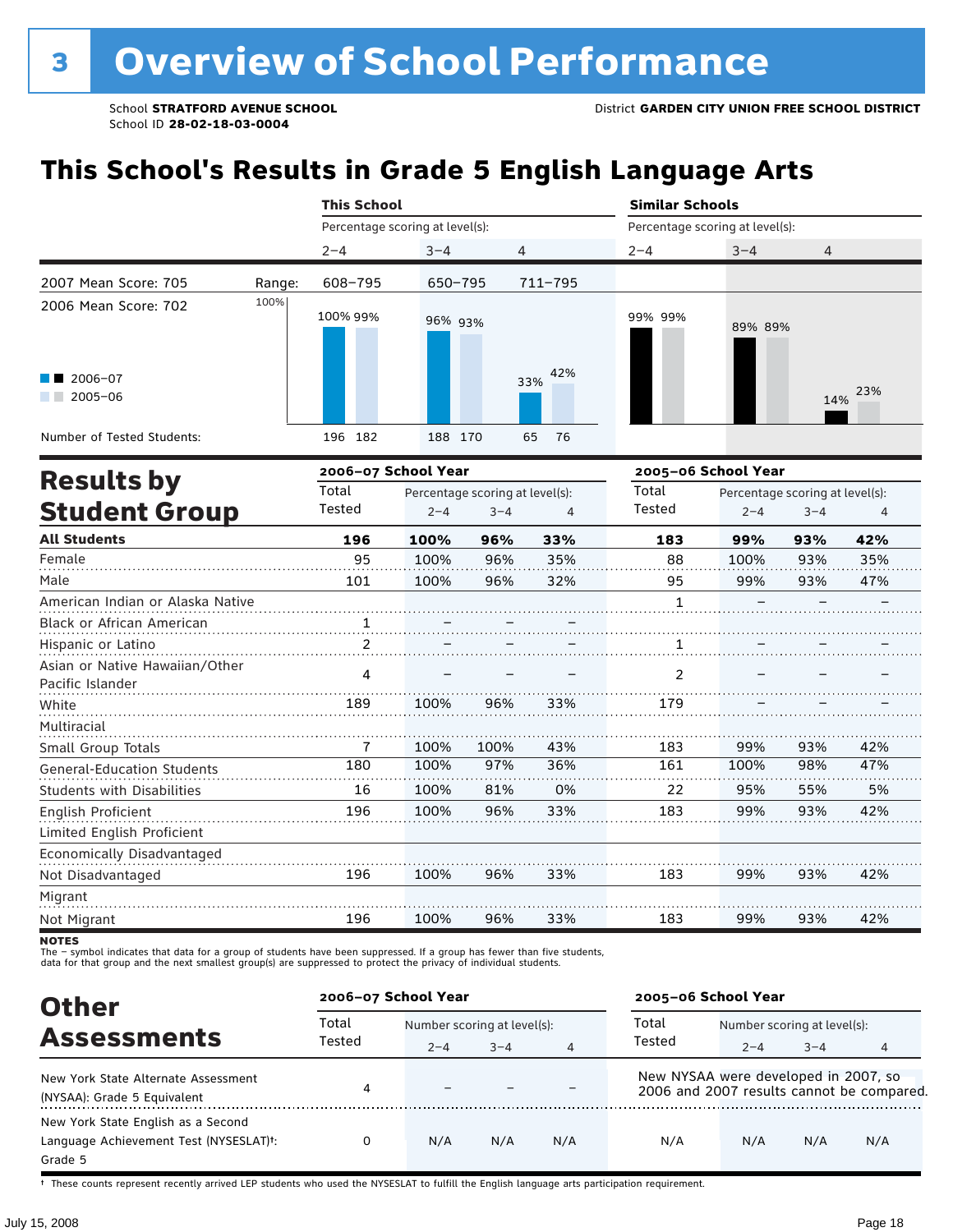# **This School's Results in Grade 5 Mathematics**

|                                                                                                   |        | <b>This School</b>                                                                                                                                                                                                                                          |                                                       |   |                 |                                            |              |  |
|---------------------------------------------------------------------------------------------------|--------|-------------------------------------------------------------------------------------------------------------------------------------------------------------------------------------------------------------------------------------------------------------|-------------------------------------------------------|---|-----------------|--------------------------------------------|--------------|--|
|                                                                                                   |        | <b>Similar Schools</b><br>Percentage scoring at level(s):<br>Percentage scoring at level(s):<br>$2 - 4$<br>$3 - 4$<br>$2 - 4$<br>$3 - 4$<br>4<br>619-780<br>650-780<br>699-780<br>99% 98%<br>99% 97%<br>97% 96%<br>60% 62%<br>196 177<br>191 175<br>119 112 |                                                       |   |                 |                                            |              |  |
|                                                                                                   |        |                                                                                                                                                                                                                                                             |                                                       |   |                 |                                            | 4            |  |
| 2007 Mean Score: 710                                                                              | Range: |                                                                                                                                                                                                                                                             |                                                       |   |                 |                                            |              |  |
| 2006 Mean Score: 707<br>$2006 - 07$<br>$2005 - 06$<br><b>The Co</b><br>Number of Tested Students: | 100%   |                                                                                                                                                                                                                                                             |                                                       |   |                 | 92% 89%                                    | 37% 35%      |  |
|                                                                                                   |        | 2006-07 School Year                                                                                                                                                                                                                                         |                                                       |   |                 | 2005-06 School Year                        |              |  |
| <b>Results by</b><br><b>Student Group</b>                                                         |        | Total<br>Tested                                                                                                                                                                                                                                             | Percentage scoring at level(s):<br>$2 - 4$<br>$3 - 4$ | 4 | Total<br>Tested | Percentage scoring at level(s):<br>$2 - 4$ | $3 - 4$<br>4 |  |

| <b>All Students</b>                                | 197 | 99%  | 97% | 60% | 182 | 97%  | 96%  | 62% |
|----------------------------------------------------|-----|------|-----|-----|-----|------|------|-----|
| Female                                             | 97  | 99%  | 97% | 57% | 87  | 97%  | 95%  | 61% |
| Male                                               | 100 | 100% | 97% | 64% | 95  | 98%  | 97%  | 62% |
| American Indian or Alaska Native                   |     |      |     |     |     |      |      |     |
| <b>Black or African American</b>                   |     |      |     |     |     |      |      |     |
| Hispanic or Latino                                 | 2   |      |     |     |     |      |      |     |
| Asian or Native Hawaiian/Other<br>Pacific Islander | 4   |      |     |     |     |      |      |     |
| White                                              | 190 | 100% | 97% | 60% | 179 |      |      |     |
| Multiracial                                        |     |      |     |     |     |      |      |     |
| Small Group Totals                                 |     | 86%  | 86% | 71% | 182 | 97%  | 96%  | 62% |
| General-Education Students                         | 181 | 100% | 99% | 65% | 160 | 100% | 100% | 68% |
| <b>Students with Disabilities</b>                  | 16  | 94%  | 75% | 13% | 22  | 77%  | 68%  | 14% |
| English Proficient                                 | 197 | 99%  | 97% | 60% | 182 | 97%  | 96%  | 62% |
| Limited English Proficient                         |     |      |     |     |     |      |      |     |
| Economically Disadvantaged                         |     |      |     |     |     |      |      |     |
| Not Disadvantaged                                  | 197 | 99%  | 97% | 60% | 182 | 97%  | 96%  | 62% |
| Migrant                                            |     |      |     |     |     |      |      |     |
| Not Migrant                                        | 197 | 99%  | 97% | 60% | 182 | 97%  | 96%  | 62% |

**NOTES** 

The – symbol indicates that data for a group of students have been suppressed. If a group has fewer than five students,<br>data for that group and the next smallest group(s) are suppressed to protect the privacy of individual

| <b>Other</b>                                                       | 2006-07 School Year |                                        |         |                                                                           | 2005-06 School Year                                                               |  |  |  |
|--------------------------------------------------------------------|---------------------|----------------------------------------|---------|---------------------------------------------------------------------------|-----------------------------------------------------------------------------------|--|--|--|
| <b>Assessments</b>                                                 | Total<br>Tested     | Number scoring at level(s):<br>$2 - 4$ | $3 - 4$ | Total<br>Number scoring at level(s):<br>Tested<br>$3 - 4$<br>$2 - 4$<br>4 |                                                                                   |  |  |  |
| New York State Alternate Assessment<br>(NYSAA): Grade 5 Equivalent |                     | $\overline{\phantom{0}}$               |         |                                                                           | New NYSAA were developed in 2007, so<br>2006 and 2007 results cannot be compared. |  |  |  |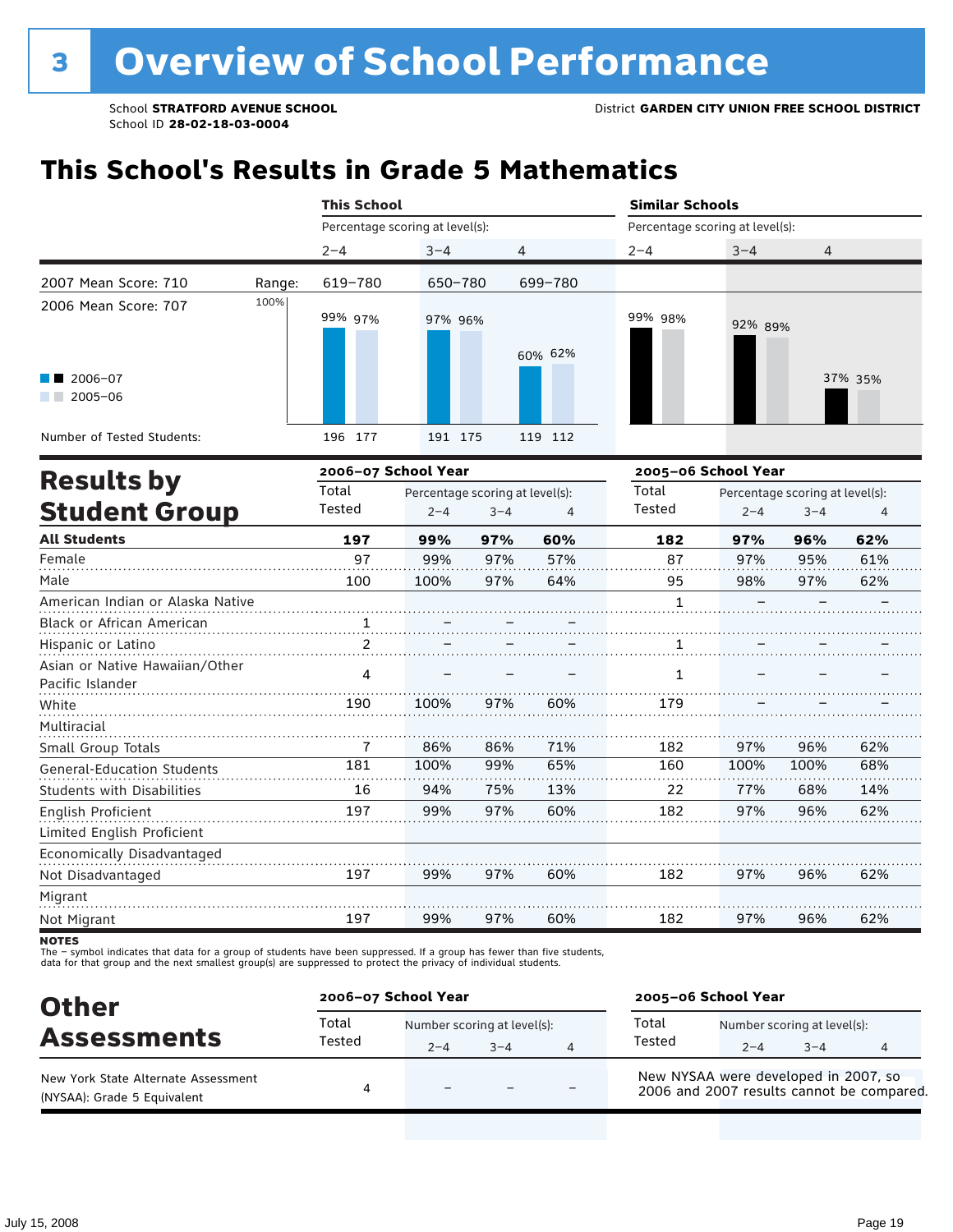# **This School's Results in Grade 6 English Language Arts**

|                                   | <b>This School</b> |                                 |                                 | <b>Similar Schools</b> |                                 |                                 |   |  |
|-----------------------------------|--------------------|---------------------------------|---------------------------------|------------------------|---------------------------------|---------------------------------|---|--|
|                                   |                    | Percentage scoring at level(s): |                                 |                        | Percentage scoring at level(s): |                                 |   |  |
|                                   | $2 - 4$            | $3 - 4$                         | 4                               | $2 - 4$                | $3 - 4$                         | 4                               |   |  |
| Range:                            |                    |                                 |                                 |                        |                                 |                                 |   |  |
| 100%                              |                    |                                 |                                 |                        |                                 |                                 |   |  |
|                                   |                    |                                 |                                 |                        |                                 |                                 |   |  |
|                                   |                    |                                 |                                 |                        |                                 |                                 |   |  |
| $\blacksquare$ 2006-07            |                    |                                 |                                 |                        |                                 |                                 |   |  |
| $2005 - 06$                       |                    |                                 |                                 |                        |                                 |                                 |   |  |
|                                   |                    |                                 |                                 |                        |                                 |                                 |   |  |
| Number of Tested Students:        |                    |                                 |                                 |                        |                                 |                                 |   |  |
|                                   |                    | 2006-07 School Year             |                                 |                        | 2005-06 School Year             |                                 |   |  |
| <b>Results by</b>                 | Total              |                                 | Percentage scoring at level(s): | Total                  |                                 | Percentage scoring at level(s): |   |  |
| <b>Student Group</b>              | Tested             | $2 - 4$                         | $3 - 4$<br>4                    | Tested                 | $2 - 4$                         | $3 - 4$                         | 4 |  |
| <b>All Students</b>               |                    |                                 |                                 |                        |                                 |                                 |   |  |
| Female                            |                    |                                 |                                 |                        |                                 |                                 |   |  |
| Male                              |                    |                                 |                                 |                        |                                 |                                 |   |  |
| American Indian or Alaska Native  |                    |                                 |                                 |                        |                                 |                                 |   |  |
| Black or African American         |                    |                                 |                                 |                        |                                 |                                 |   |  |
| Hispanic or Latino                |                    |                                 |                                 |                        |                                 |                                 |   |  |
| Asian or Native Hawaiian/Other    |                    |                                 |                                 |                        |                                 |                                 |   |  |
| Pacific Islander                  |                    |                                 |                                 |                        |                                 |                                 |   |  |
| White                             |                    |                                 |                                 |                        |                                 |                                 |   |  |
| Multiracial                       |                    |                                 |                                 |                        |                                 |                                 |   |  |
| Small Group Totals                |                    |                                 |                                 |                        |                                 |                                 |   |  |
| <b>General-Education Students</b> |                    |                                 |                                 |                        |                                 |                                 |   |  |
| Students with Disabilities        |                    |                                 |                                 |                        |                                 |                                 |   |  |
| English Proficient                |                    |                                 |                                 |                        |                                 |                                 |   |  |
| Limited English Proficient        |                    |                                 |                                 |                        |                                 |                                 |   |  |
| Economically Disadvantaged        |                    |                                 |                                 |                        |                                 |                                 |   |  |
| Not Disadvantaged                 |                    |                                 |                                 |                        |                                 |                                 |   |  |
| Migrant                           |                    |                                 |                                 |                        |                                 |                                 |   |  |
| Not Migrant                       |                    |                                 |                                 |                        |                                 |                                 |   |  |
| <b>NOTES</b>                      |                    |                                 |                                 |                        |                                 |                                 |   |  |

The – symbol indicates that data for a group of students have been suppressed. If a group has fewer than five students,

data for that group and the next smallest group(s) are suppressed to protect the privacy of individual students.

| <b>Other</b>                                                                                         | 2006-07 School Year |                             |         |     | 2005-06 School Year                                                               |                             |         |     |
|------------------------------------------------------------------------------------------------------|---------------------|-----------------------------|---------|-----|-----------------------------------------------------------------------------------|-----------------------------|---------|-----|
| <b>Assessments</b>                                                                                   | Total               | Number scoring at level(s): |         |     | Total                                                                             | Number scoring at level(s): |         |     |
|                                                                                                      | Tested              | $2 - 4$                     | $3 - 4$ | 4   | Tested                                                                            | $2 - 4$                     | $3 - 4$ |     |
| New York State Alternate Assessment<br>(NYSAA): Grade 6 Equivalent                                   |                     |                             |         |     | New NYSAA were developed in 2007, so<br>2006 and 2007 results cannot be compared. |                             |         |     |
| New York State English as a Second<br>Language Achievement Test (NYSESLAT) <sup>+</sup> :<br>Grade 6 |                     | N/A                         | N/A     | N/A | N/A                                                                               | N/A                         | N/A     | N/A |

† These counts represent recently arrived LEP students who used the NYSESLAT to fulfill the English language arts participation requirement.